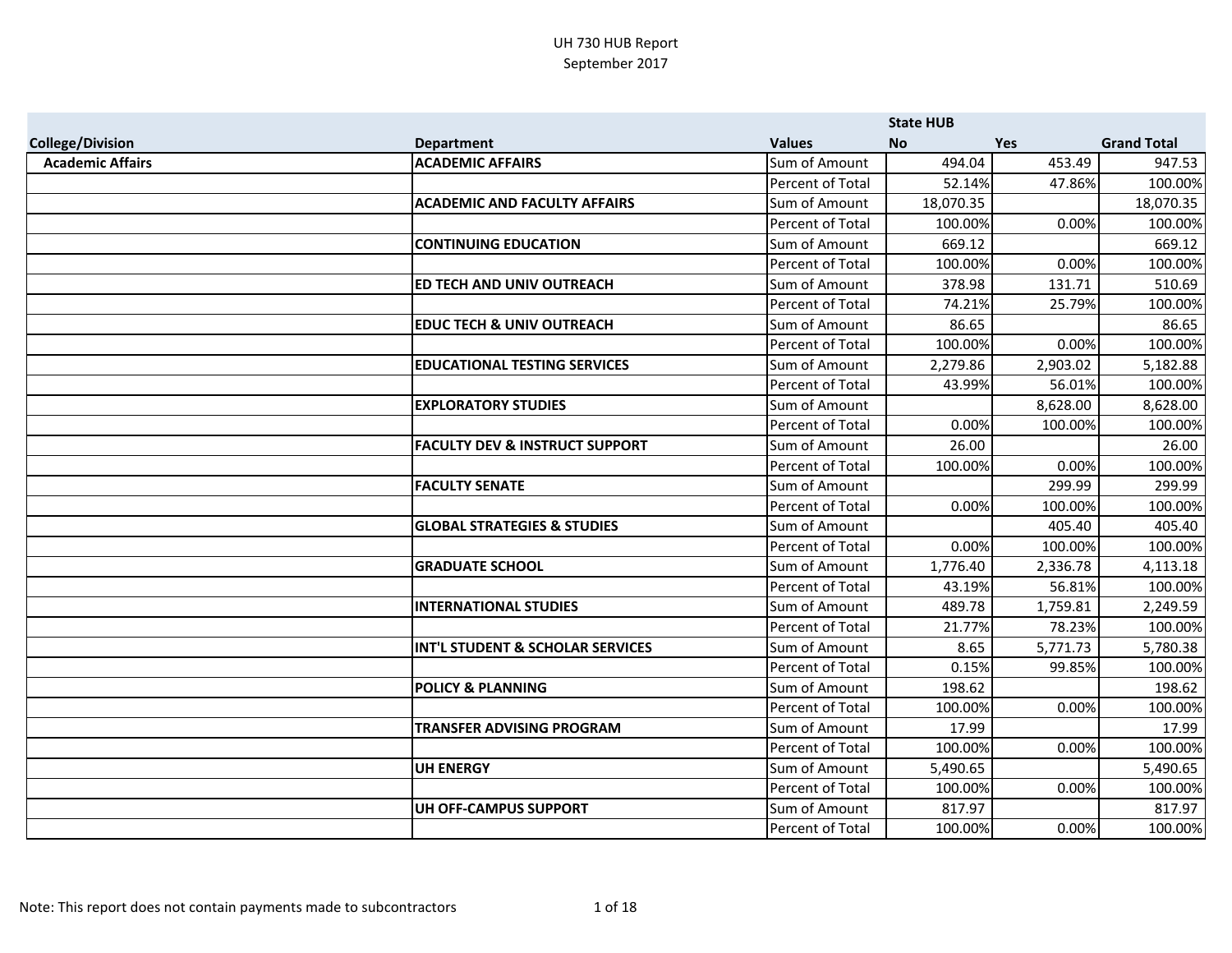|                                          |                                          |                         | <b>State HUB</b> |            |                    |
|------------------------------------------|------------------------------------------|-------------------------|------------------|------------|--------------------|
| <b>College/Division</b>                  | <b>Department</b>                        | <b>Values</b>           | <b>No</b>        | <b>Yes</b> | <b>Grand Total</b> |
| <b>Academic Affairs</b>                  | <b>UH SUGAR LAND</b>                     | Sum of Amount           | 47,539.32        | 27,029.20  | 74,568.52          |
|                                          |                                          | Percent of Total        | 63.75%           | 36.25%     | 100.00%            |
|                                          | <b>UNDERGRADUATE STUDENT SUCCESS</b>     | Sum of Amount           | 15,389.31        |            | 15,389.31          |
|                                          |                                          | Percent of Total        | 100.00%          | 0.00%      | 100.00%            |
|                                          | <b>UNDERGRADUATE STUDENT SUCCESS CTR</b> | Sum of Amount           |                  | 46.43      | 46.43              |
|                                          |                                          | Percent of Total        | 0.00%            | 100.00%    | 100.00%            |
|                                          | <b>WRITING CENTER</b>                    | Sum of Amount           | 894.06           | 709.35     | 1,603.41           |
|                                          |                                          | Percent of Total        | 55.76%           | 44.24%     | 100.00%            |
| <b>Academic Affairs Sum of Amount</b>    |                                          |                         | 94,627.75        | 50,474.91  | 145,102.66         |
| <b>Academic Affairs Percent of Total</b> |                                          |                         | 65.21%           | 34.79%     | 100.00%            |
| <b>Administration and Finance</b>        | <b>ADMINISTRATION &amp; FINANCE</b>      | Sum of Amount           | 52,450.14        | 3,696.96   | 56,147.10          |
|                                          |                                          | <b>Percent of Total</b> | 93.42%           | 6.58%      | 100.00%            |
|                                          | <b>AUXILIARY SERVICES OPERATIONS</b>     | Sum of Amount           | 5,275.50         | 3,242.44   | 8,517.94           |
|                                          |                                          | Percent of Total        | 61.93%           | 38.07%     | 100.00%            |
|                                          | <b>BUDGET</b>                            | Sum of Amount           | 28.83            |            | 28.83              |
|                                          |                                          | <b>Percent of Total</b> | 100.00%          | 0.00%      | 100.00%            |
|                                          | <b>BUSINESS SERVICES</b>                 | Sum of Amount           | 472.13           |            | 472.13             |
|                                          |                                          | Percent of Total        | 100.00%          | 0.00%      | 100.00%            |
|                                          | <b>BUSINESS SERVICES SITE II</b>         | Sum of Amount           | 320.80           |            | 320.80             |
|                                          |                                          | Percent of Total        | 100.00%          | 0.00%      | 100.00%            |
|                                          | <b>CENTRAL FACILITY SERVICES</b>         | Sum of Amount           | 1,394.07         | 2,377.99   | 3,772.06           |
|                                          |                                          | Percent of Total        | 36.96%           | 63.04%     | 100.00%            |
|                                          | <b>COUGAR CARD</b>                       | Sum of Amount           | 859.38           | 1,533.97   | 2,393.35           |
|                                          |                                          | Percent of Total        | 35.91%           | 64.09%     | 100.00%            |
|                                          | <b>CULLEN PERFORMANCE HALL</b>           | Sum of Amount           | 125,650.35       | 122.08     | 125,772.43         |
|                                          |                                          | Percent of Total        | 99.90%           | 0.10%      | 100.00%            |
|                                          | DEPT OF PUBLIC SAFETY ADMINIST           | Sum of Amount           | 2,015.30         | 18,434.00  | 20,449.30          |
|                                          |                                          | Percent of Total        | 9.86%            | 90.14%     | 100.00%            |
|                                          | <b>EMERGENCY MANAGEMENT</b>              | Sum of Amount           | 104.93           | 0.00       | 104.93             |
|                                          |                                          | Percent of Total        | 100.00%          | 0.00%      | 100.00%            |
|                                          | <b>ENTERPRISE SYSTEMS</b>                | Sum of Amount           | 526,583.76       | 12,749.56  | 539,333.32         |
|                                          |                                          | Percent of Total        | 97.64%           | 2.36%      | 100.00%            |
|                                          | <b>ENV HEALTH &amp; LIFE SAFETY</b>      | Sum of Amount           | 2,977.27         |            | 2,977.27           |
|                                          |                                          | Percent of Total        | 100.00%          | 0.00%      | 100.00%            |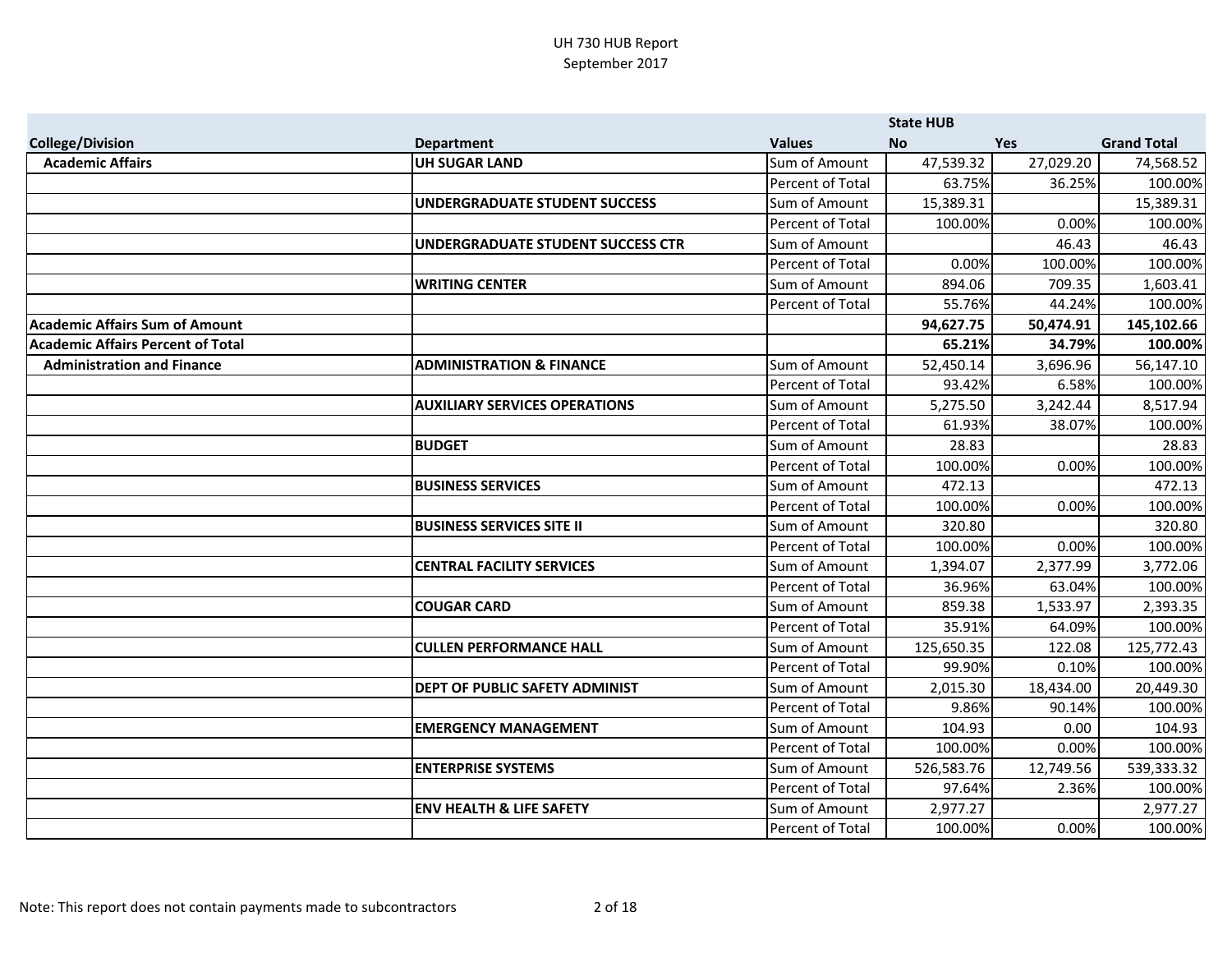|                                   |                                                |                         | <b>State HUB</b> |            |                    |
|-----------------------------------|------------------------------------------------|-------------------------|------------------|------------|--------------------|
| <b>College/Division</b>           | <b>Department</b>                              | <b>Values</b>           | <b>No</b>        | <b>Yes</b> | <b>Grand Total</b> |
| <b>Administration and Finance</b> | <b>FACILITIES MANAGEMENT</b>                   | Sum of Amount           | 1,718.99         | 74,478.83  | 76,197.82          |
|                                   |                                                | Percent of Total        | 2.26%            | 97.74%     | 100.00%            |
|                                   | <b>FACILITIES OPERATION &amp; MAINT</b>        | Sum of Amount           | 3,674.77         |            | 3,674.77           |
|                                   |                                                | Percent of Total        | 100.00%          | 0.00%      | 100.00%            |
|                                   | <b>FACILITIES PLANNING &amp; CONSTRUCTION</b>  | Sum of Amount           | 12,456,800.66    | 237,526.24 | 12,694,326.90      |
|                                   |                                                | <b>Percent of Total</b> | 98.13%           | 1.87%      | 100.00%            |
|                                   | <b>FACILITIES/CONSTRUCTION MGMT ADMIN</b>      | Sum of Amount           | 1,446.44         | 84.22      | 1,530.66           |
|                                   |                                                | Percent of Total        | 94.50%           | 5.50%      | 100.00%            |
|                                   | <b>FINANCE-A&amp;F</b>                         | Sum of Amount           | 614.11           | 59.93      | 674.04             |
|                                   |                                                | Percent of Total        | 91.11%           | 8.89%      | 100.00%            |
|                                   | <b>HUMAN RESOURCES</b>                         | Sum of Amount           | 25,659.44        | 3,200.86   | 28,860.30          |
|                                   |                                                | Percent of Total        | 88.91%           | 11.09%     | 100.00%            |
|                                   | <b>INACTIVE-BUSINESS SERVICES OPERATIONS</b>   | Sum of Amount           | 143.84           |            | 143.84             |
|                                   |                                                | Percent of Total        | 100.00%          | 0.00%      | 100.00%            |
|                                   | <b>INST - BUDGET</b>                           | Sum of Amount           | 36,824.03        |            | 36,824.03          |
|                                   |                                                | Percent of Total        | 100.00%          | 0.00%      | 100.00%            |
|                                   | <b>INST - BUSINESS SERVICES</b>                | Sum of Amount           | 371,289.00       |            | 371,289.00         |
|                                   |                                                | Percent of Total        | 100.00%          | 0.00%      | 100.00%            |
|                                   | <b>INST - FINANCIAL ACCOUNTING</b>             | Sum of Amount           | 10,708.50        |            | 10,708.50          |
|                                   |                                                | Percent of Total        | 100.00%          | 0.00%      | 100.00%            |
|                                   | <b>KUHF RADIO</b>                              | Sum of Amount           | 19,084.61        | 6,392.10   | 25,476.71          |
|                                   |                                                | Percent of Total        | 74.91%           | 25.09%     | 100.00%            |
|                                   | <b>MINOR AND PLANNED PROJECTS</b>              | Sum of Amount           | 105,473.90       | 14,740.20  | 120,214.10         |
|                                   |                                                | Percent of Total        | 87.74%           | 12.26%     | 100.00%            |
|                                   | <b>MINOR IN-HOUSE CONSTRUCTION</b>             | Sum of Amount           | 8,796.85         | 7,581.00   | 16,377.85          |
|                                   |                                                | Percent of Total        | 53.71%           | 46.29%     | 100.00%            |
|                                   | <b>OFFICE EQUAL OPPORTUNITY SRVS</b>           | Sum of Amount           | 280.07           | 41.47      | 321.54             |
|                                   |                                                | Percent of Total        | 87.10%           | 12.90%     | 100.00%            |
|                                   | <b>PARKING &amp; TRANSPORTATION OPERATIONS</b> | Sum of Amount           | 2,874.98         | 3,626.37   | 6,501.35           |
|                                   |                                                | Percent of Total        | 44.22%           | 55.78%     | 100.00%            |
|                                   | PHY PLANT-AUTOMOTIVE                           | Sum of Amount           | 14,839.73        | 2,324.11   | 17,163.84          |
|                                   |                                                | Percent of Total        | 86.46%           | 13.54%     | 100.00%            |
|                                   | PHY PLANT-GROUNDS MAINT                        | Sum of Amount           | 10,288.69        | 4.99       | 10,293.68          |
|                                   |                                                | Percent of Total        | 99.95%           | 0.05%      | 100.00%            |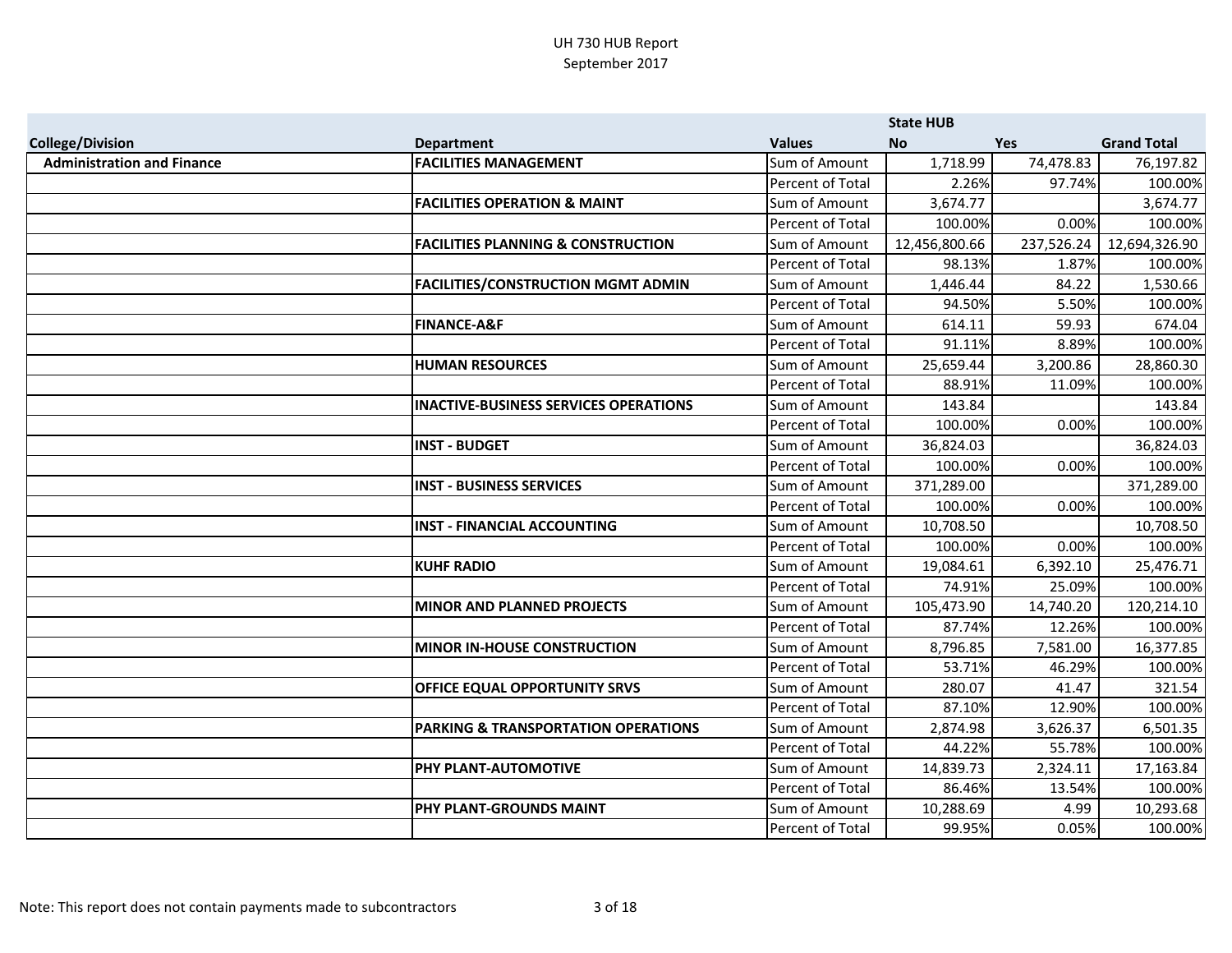|                                   |                                          |                         | <b>State HUB</b> |            |                    |
|-----------------------------------|------------------------------------------|-------------------------|------------------|------------|--------------------|
| <b>College/Division</b>           | <b>Department</b>                        | <b>Values</b>           | <b>No</b>        | <b>Yes</b> | <b>Grand Total</b> |
| <b>Administration and Finance</b> | PHY PLANT-SOLID WASTE                    | Sum of Amount           | 1,368.30         | 9.97       | 1,378.27           |
|                                   |                                          | Percent of Total        | 99.28%           | 0.72%      | 100.00%            |
|                                   | PHYSICAL PLANT                           | Sum of Amount           | 105,454.40       | 111,259.60 | 216,714.00         |
|                                   |                                          | Percent of Total        | 48.66%           | 51.34%     | 100.00%            |
|                                   | <b>PLANNING</b>                          | Sum of Amount           |                  | 2,844.26   | 2,844.26           |
|                                   |                                          | <b>Percent of Total</b> | 0.00%            | 100.00%    | 100.00%            |
|                                   | <b>POLICE</b>                            | Sum of Amount           | 27,577.65        | 190.59     | 27,768.24          |
|                                   |                                          | Percent of Total        | 99.31%           | 0.69%      | 100.00%            |
|                                   | <b>POSTAL SERVICES OPERATIONS</b>        | Sum of Amount           | 101.75           | 1,160.22   | 1,261.97           |
|                                   |                                          | Percent of Total        | 8.06%            | 91.94%     | 100.00%            |
|                                   | <b>PRINTING OPERATIONS</b>               | Sum of Amount           | 2,956.56         | 1,420.37   | 4,376.93           |
|                                   |                                          | Percent of Total        | 67.55%           | 32.45%     | 100.00%            |
|                                   | <b>PUBLIC ART</b>                        | Sum of Amount           | 6,900.34         |            | 6,900.34           |
|                                   |                                          | Percent of Total        | 100.00%          | 0.00%      | 100.00%            |
|                                   | <b>PUBLIC SAFETY SYSTEMS</b>             | Sum of Amount           | 767.93           | 3,210.48   | 3,978.41           |
|                                   |                                          | Percent of Total        | 19.30%           | 80.70%     | 100.00%            |
|                                   | <b>PURCHASED UTILITIES</b>               | Sum of Amount           | 724.75           |            | 724.75             |
|                                   |                                          | Percent of Total        | 100.00%          | 0.00%      | 100.00%            |
|                                   | <b>REAL ESTATE SERVICES</b>              | Sum of Amount           |                  | 1,273.73   | 1,273.73           |
|                                   |                                          | Percent of Total        | 0.00%            | 100.00%    | 100.00%            |
|                                   | <b>RISK MANAGEMENT</b>                   | Sum of Amount           | 203.79           |            | 203.79             |
|                                   |                                          | Percent of Total        | 100.00%          | 0.00%      | 100.00%            |
|                                   | <b>SERVICE LEVEL AGREEMENT</b>           | Sum of Amount           | 8,542.68         | 170,132.16 | 178,674.84         |
|                                   |                                          | Percent of Total        | 4.78%            | 95.22%     | 100.00%            |
|                                   | <b>STUDENT BUSINESS SERVICES</b>         | Sum of Amount           | 14,521.96        | 4,033.84   | 18,555.80          |
|                                   |                                          | Percent of Total        | 78.26%           | 21.74%     | 100.00%            |
|                                   | <b>TECHNOLOGY SERVICES &amp; SUPPORT</b> | Sum of Amount           | 154,886.82       | 117,164.06 | 272,050.88         |
|                                   |                                          | Percent of Total        | 56.93%           | 43.07%     | 100.00%            |
|                                   | TV PUBLIC BROADCASTING                   | Sum of Amount           | 5,474.49         | 353.25     | 5,827.74           |
|                                   |                                          | Percent of Total        | 93.94%           | 6.06%      | 100.00%            |
|                                   | UH SPORTS & ENTERTAINMENT SVC            | Sum of Amount           | 21,204.12        |            | 21,204.12          |
|                                   |                                          | Percent of Total        | 100.00%          | 0.00%      | 100.00%            |
|                                   | UIT EXTERNALLY FUNDED PROJECTS           | Sum of Amount           | 4,061.68         |            | 4,061.68           |
|                                   |                                          | Percent of Total        | 100.00%          | 0.00%      | 100.00%            |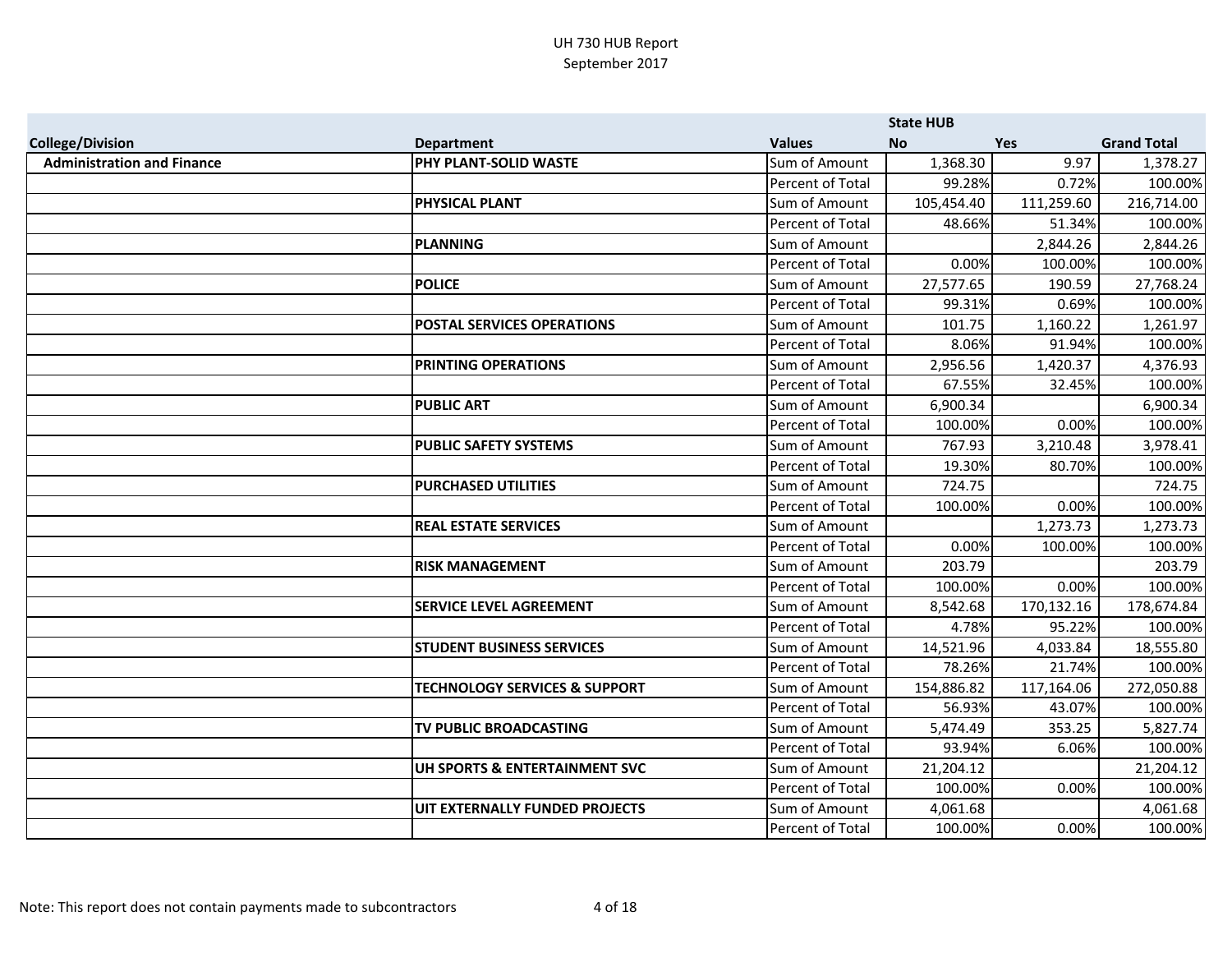|                                                    |                                             |                  | <b>State HUB</b> |            |                    |
|----------------------------------------------------|---------------------------------------------|------------------|------------------|------------|--------------------|
| <b>College/Division</b>                            | <b>Department</b>                           | <b>Values</b>    | <b>No</b>        | <b>Yes</b> | <b>Grand Total</b> |
| <b>Administration and Finance</b>                  | <b>UIT SECURITY</b>                         | Sum of Amount    | 3,562.15         |            | 3,562.15           |
|                                                    |                                             | Percent of Total | 100.00%          | 0.00%      | 100.00%            |
|                                                    | UNIV PROPERTY SERVICES OPERATIONS           | Sum of Amount    |                  | 1,393.14   | 1,393.14           |
|                                                    |                                             | Percent of Total | 0.00%            | 100.00%    | 100.00%            |
|                                                    | UNIVERSITY INFORMATION TECHNOLOGY           | Sum of Amount    | 23,626.24        | 49,681.33  | 73,307.57          |
|                                                    |                                             | Percent of Total | 32.23%           | 67.77%     | 100.00%            |
| <b>Administration and Finance Sum of Amount</b>    |                                             |                  | 14,170,586.68    | 856,344.32 | 15,026,931.00      |
| <b>Administration and Finance Percent of Total</b> |                                             |                  | 94.30%           | 5.70%      | 100.00%            |
| Architecture                                       | <b>ARCHITECTURE</b>                         | Sum of Amount    | 2,090.00         | 4,041.87   | 6,131.87           |
|                                                    |                                             | Percent of Total | 34.08%           | 65.92%     | 100.00%            |
|                                                    | <b>DEAN, ARCHITECTURE</b>                   | Sum of Amount    | 47,621.70        | 1,190.82   | 48,812.52          |
|                                                    |                                             | Percent of Total | 97.56%           | 2.44%      | 100.00%            |
| <b>Architecture Sum of Amount</b>                  |                                             |                  | 49,711.70        | 5,232.69   | 54,944.39          |
| <b>Architecture Percent of Total</b>               |                                             |                  | 90.48%           | 9.52%      | 100.00%            |
| <b>Business Administration</b>                     | <b>ACCOUNTANCY AND TAXATION</b>             | Sum of Amount    | 5,467.98         | 4,956.60   | 10,424.58          |
|                                                    |                                             | Percent of Total | 52.45%           | 47.55%     | 100.00%            |
|                                                    | <b>ACCOUNTING CERTIFICATE PROGRAM</b>       | Sum of Amount    | 4,865.36         | 1,125.37   | 5,990.73           |
|                                                    |                                             | Percent of Total | 81.21%           | 18.79%     | 100.00%            |
|                                                    | <b>BAUER CAREER SERVICES CTR</b>            | Sum of Amount    | 14,511.67        | 3,502.36   | 18,014.03          |
|                                                    |                                             | Percent of Total | 80.56%           | 19.44%     | 100.00%            |
|                                                    | <b>BAUER COMMUNICATIONS</b>                 | Sum of Amount    | 7,611.51         | 3,727.30   | 11,338.81          |
|                                                    |                                             | Percent of Total | 67.13%           | 32.87%     | 100.00%            |
|                                                    | <b>BAUER DIVISION OF TECHNOLOGY</b>         | Sum of Amount    | 9,327.92         | 4,786.40   | 14,114.32          |
|                                                    |                                             | Percent of Total | 66.09%           | 33.91%     | 100.00%            |
|                                                    | <b>BAUER EXTERNAL RELATIONS DEPT</b>        | Sum of Amount    |                  | 15.73      | 15.73              |
|                                                    |                                             | Percent of Total | 0.00%            | 100.00%    | 100.00%            |
|                                                    | <b>BAUER GRADUATE PROFESSIONAL PROGRAMS</b> | Sum of Amount    | 8,177.16         | 915.00     | 9,092.16           |
|                                                    |                                             | Percent of Total | 89.94%           | 10.06%     | 100.00%            |
|                                                    | <b>CTR FOR EXECUTIVE DEVELOPMENT</b>        | Sum of Amount    | 15.32            |            | 15.32              |
|                                                    |                                             | Percent of Total | 100.00%          | 0.00%      | 100.00%            |
|                                                    | <b>DEAN'S OFFICE, BAUER COLLEGE</b>         | Sum of Amount    | 21,926.77        | 8,779.72   | 30,706.49          |
|                                                    |                                             | Percent of Total | 71.41%           | 28.59%     | 100.00%            |
|                                                    | <b>DECISION AND INFORMATION SCIEN</b>       | Sum of Amount    | 1,672.16         | 4,032.37   | 5,704.53           |
|                                                    |                                             | Percent of Total | 29.31%           | 70.69%     | 100.00%            |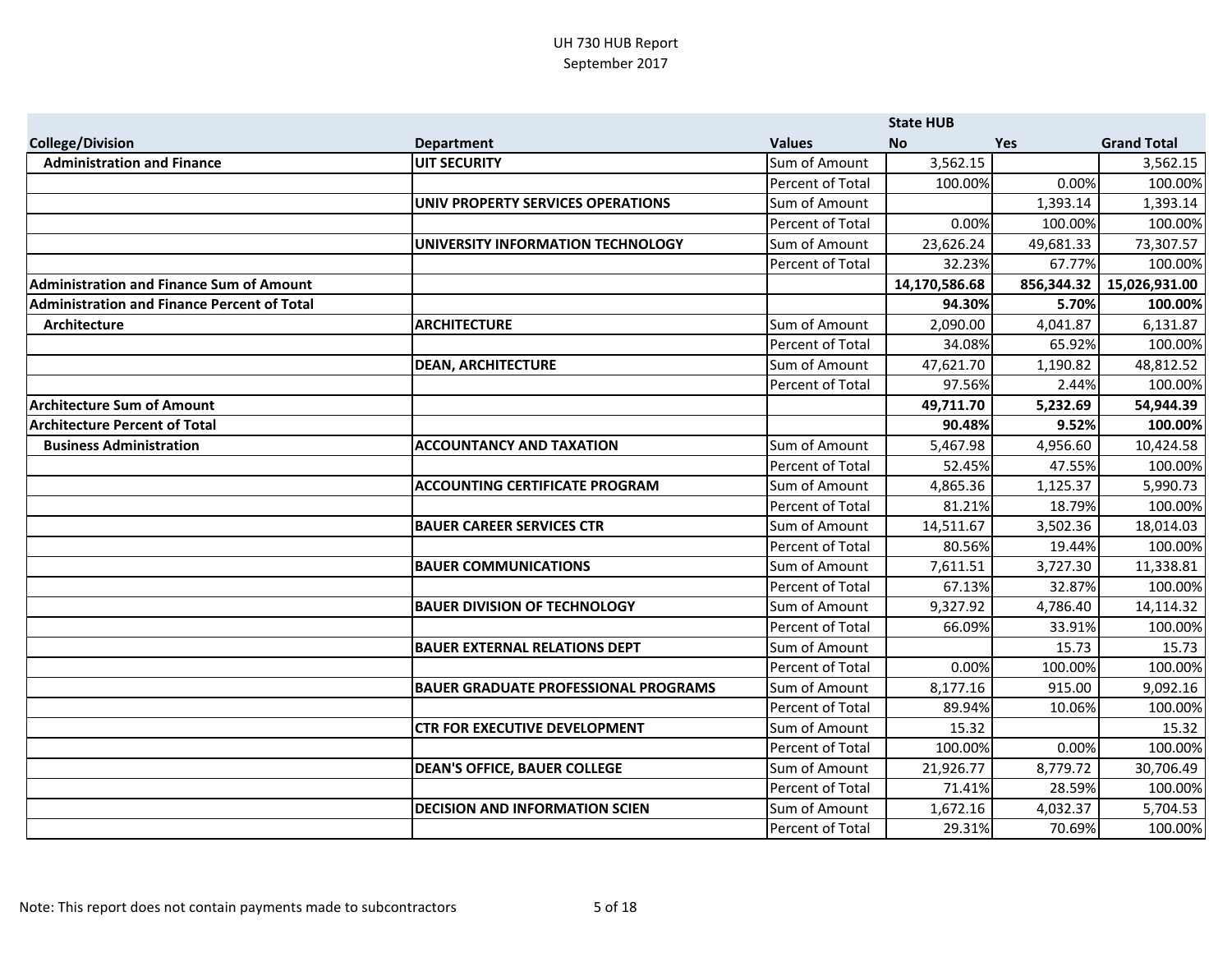|                                                 |                                              |                                   | <b>State HUB</b>    |            |                      |
|-------------------------------------------------|----------------------------------------------|-----------------------------------|---------------------|------------|----------------------|
| <b>College/Division</b>                         | <b>Department</b>                            | <b>Values</b>                     | <b>No</b>           | <b>Yes</b> | <b>Grand Total</b>   |
| <b>Business Administration</b>                  | <b>EXECUTIVE DEGREE PROGRAMS</b>             | Sum of Amount                     | 37,429.68           | 1,431.39   | 38,861.07            |
|                                                 |                                              | Percent of Total                  | 96.32%              | 3.68%      | 100.00%              |
|                                                 | <b>FINANCE-BAUER COLLEGE</b>                 | Sum of Amount                     | 4,440.47            |            | 4,440.47             |
|                                                 |                                              | Percent of Total                  | 100.00%             | 0.00%      | 100.00%              |
|                                                 | <b>MANAGEMENT-BAUER COLLEGE</b>              | Sum of Amount                     | 260.02              | 752.89     | 1,012.91             |
|                                                 |                                              | <b>Percent of Total</b>           | 25.67%              | 74.33%     | 100.00%              |
|                                                 | <b>MARKETING-BAUER COLLEGE</b>               | Sum of Amount                     | 666.85              | 2,722.51   | 3,389.36             |
|                                                 |                                              | Percent of Total                  | 19.67%              | 80.33%     | 100.00%              |
|                                                 | <b>SALES EXCELLENCE INSTITUTE</b>            | Sum of Amount                     | 12,696.69           | 1,769.35   | 14,466.04            |
|                                                 |                                              | Percent of Total                  | 87.77%              | 12.23%     | 100.00%              |
|                                                 | <b>SMALL BUSINESS DEV CENTER</b>             | Sum of Amount                     | 13,573.68           | 6,122.36   | 19,696.04            |
|                                                 |                                              | <b>Percent of Total</b>           | 68.92%              | 31.08%     | 100.00%              |
|                                                 | <b>UNDERGRAD BUSINESS PROG</b>               | Sum of Amount                     | 9,614.74            | 16,027.26  | 25,642.00            |
|                                                 |                                              | Percent of Total                  | 37.50%              | 62.50%     | 100.00%              |
|                                                 | <b>WOLFF CTR FOR ENTREPRENEURSHIP</b>        | Sum of Amount                     | 1,122.90            | 8,359.65   | 9,482.55             |
|                                                 |                                              | Percent of Total                  | 11.84%              | 88.16%     | 100.00%              |
| <b>Business Administration Sum of Amount</b>    |                                              |                                   | 153,380.88          | 69,026.26  | 222,407.14           |
| <b>Business Administration Percent of Total</b> |                                              |                                   | 68.96%              | 31.04%     | 100.00%              |
| <b>Chancellor/President</b>                     | <b>BASEBALL</b>                              | Sum of Amount                     | 10,010.43           | 1,129.87   | 11,140.30            |
|                                                 |                                              |                                   |                     |            |                      |
|                                                 |                                              | Percent of Total                  | 89.86%              | 10.14%     | 100.00%              |
|                                                 | <b>COMMUNITY RELATIONS &amp; INST ACCESS</b> | Sum of Amount                     | 287.08              | 34.67      | 321.75               |
|                                                 |                                              | Percent of Total                  | 89.22%              | 10.78%     | 100.00%              |
|                                                 | <b>FOOTBALL</b>                              | Sum of Amount                     | 73,420.15           | 35,715.98  | 109,136.13           |
|                                                 |                                              | Percent of Total                  | 67.27%              | 32.73%     | 100.00%              |
|                                                 | <b>INTERCOLLEGIATE ATHLETICS</b>             | Sum of Amount                     | 329,604.35          | 6,219.38   | 335,823.73           |
|                                                 |                                              | Percent of Total                  | 98.15%              | 1.85%      | 100.00%              |
|                                                 | <b>MEN'S BASKETBALL</b>                      | Sum of Amount                     | 141,657.00          | 6,793.12   | 148,450.12           |
|                                                 |                                              | Percent of Total                  | 95.42%              | 4.58%      | 100.00%              |
|                                                 | <b>MEN'S GOLF</b>                            | Sum of Amount                     | 4,304.85            |            | 4,304.85             |
|                                                 |                                              | Percent of Total                  | 100.00%             | 0.00%      | 100.00%              |
|                                                 | <b>MEN'S TRACK AND FIELD</b>                 | Sum of Amount                     | 35,931.39           |            | 35,931.39            |
|                                                 |                                              | Percent of Total                  | 100.00%             | 0.00%      | 100.00%              |
|                                                 | <b>OFFICE OF SPECIAL EVENTS</b>              | Sum of Amount<br>Percent of Total | 25,012.16<br>99.52% | 120.76     | 25,132.92<br>100.00% |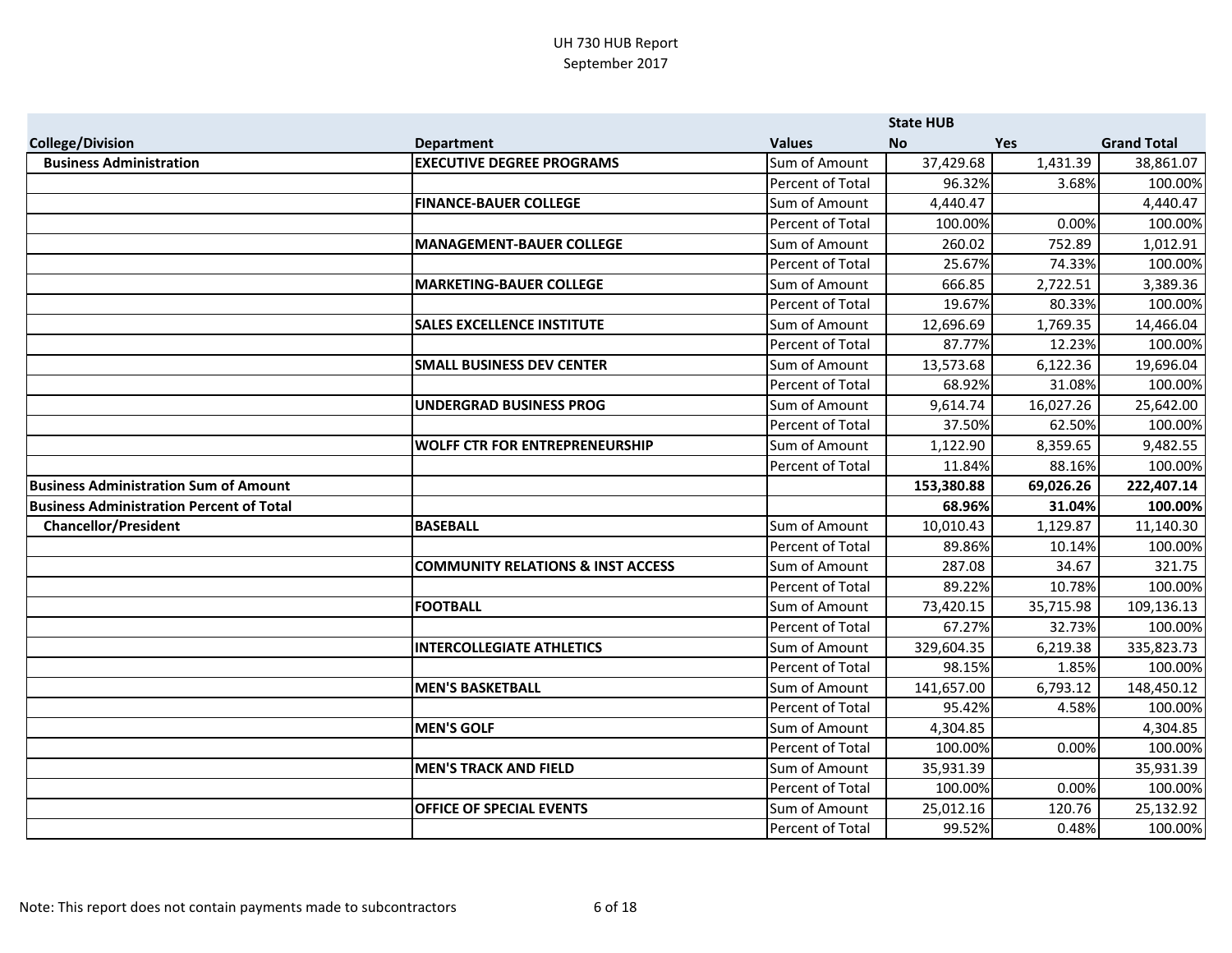|                                              |                                      |                         | <b>State HUB</b> |            |                    |
|----------------------------------------------|--------------------------------------|-------------------------|------------------|------------|--------------------|
| <b>College/Division</b>                      | <b>Department</b>                    | <b>Values</b>           | <b>No</b>        | <b>Yes</b> | <b>Grand Total</b> |
| <b>Chancellor/President</b>                  | <b>PRESIDENT</b>                     | Sum of Amount           | 1,436.25         | 280.99     | 1,717.24           |
|                                              |                                      | Percent of Total        | 83.64%           | 16.36%     | 100.00%            |
|                                              | <b>STAFF COUNCIL</b>                 | Sum of Amount           | 4,453.15         | 302.18     | 4,755.33           |
|                                              |                                      | Percent of Total        | 93.65%           | 6.35%      | 100.00%            |
|                                              | <b>WOMEN'S BASKETBALL</b>            | Sum of Amount           | 1,069.75         |            | 1,069.75           |
|                                              |                                      | Percent of Total        | 100.00%          | 0.00%      | 100.00%            |
|                                              | <b>WOMEN'S GOLF</b>                  | Sum of Amount           | 610.45           |            | 610.45             |
|                                              |                                      | Percent of Total        | 100.00%          | 0.00%      | 100.00%            |
|                                              | <b>WOMEN'S SOCCER</b>                | Sum of Amount           | 7,783.51         |            | 7,783.51           |
|                                              |                                      | Percent of Total        | 100.00%          | 0.00%      | 100.00%            |
|                                              | <b>WOMEN'S SOFTBALL</b>              | Sum of Amount           | 130.30           |            | 130.30             |
|                                              |                                      | Percent of Total        | 100.00%          | 0.00%      | 100.00%            |
|                                              | <b>WOMEN'S SWIMMING &amp; DIVING</b> | Sum of Amount           | 1,818.99         |            | 1,818.99           |
|                                              |                                      | Percent of Total        | 100.00%          | 0.00%      | 100.00%            |
|                                              | <b>WOMEN'S TENNIS</b>                | Sum of Amount           | 3,635.77         |            | 3,635.77           |
|                                              |                                      | Percent of Total        | 100.00%          | 0.00%      | 100.00%            |
|                                              | <b>WOMEN'S VOLLEYBALL</b>            | Sum of Amount           | 5,048.76         |            | 5,048.76           |
|                                              |                                      | Percent of Total        | 100.00%          | 0.00%      | 100.00%            |
| <b>Chancellor/President Sum of Amount</b>    |                                      |                         | 646,214.34       | 50,596.95  | 696,811.29         |
| <b>Chancellor/President Percent of Total</b> |                                      |                         | 92.74%           | 7.26%      | 100.00%            |
| <b>College of the Arts</b>                   | <b>ART</b>                           | Sum of Amount           | 5,085.87         | 287.37     | 5,373.24           |
|                                              |                                      | Percent of Total        | 94.65%           | 5.35%      | 100.00%            |
|                                              | <b>BAND</b>                          | Sum of Amount           | 36,708.47        | 217.24     | 36,925.71          |
|                                              |                                      | <b>Percent of Total</b> | 99.41%           | 0.59%      | 100.00%            |
|                                              | <b>BLAFFER GALLERY</b>               | Sum of Amount           | 3,265.63         | 90.00      | 3,355.63           |
|                                              |                                      | Percent of Total        | 97.32%           | 2.68%      | 100.00%            |
|                                              | <b>CWMCA CENTER FOR THE ARTS</b>     | Sum of Amount           | 21,405.99        |            | 21,405.99          |
|                                              |                                      | Percent of Total        | 100.00%          | 0.00%      | 100.00%            |
|                                              | <b>DEAN, COLLEGE OF THE ARTS</b>     | Sum of Amount           | 16.72            | 1,416.70   | 1,433.42           |
|                                              |                                      | Percent of Total        | 1.17%            | 98.83%     | 100.00%            |
|                                              | <b>MUSIC</b>                         | Sum of Amount           | 27,468.49        | 15.41      | 27,483.90          |
|                                              |                                      | Percent of Total        | 99.94%           | 0.06%      | 100.00%            |
|                                              | <b>THEATER</b>                       | Sum of Amount           | 11,586.37        | 832.13     | 12,418.50          |
|                                              |                                      | Percent of Total        | 93.30%           | 6.70%      | 100.00%            |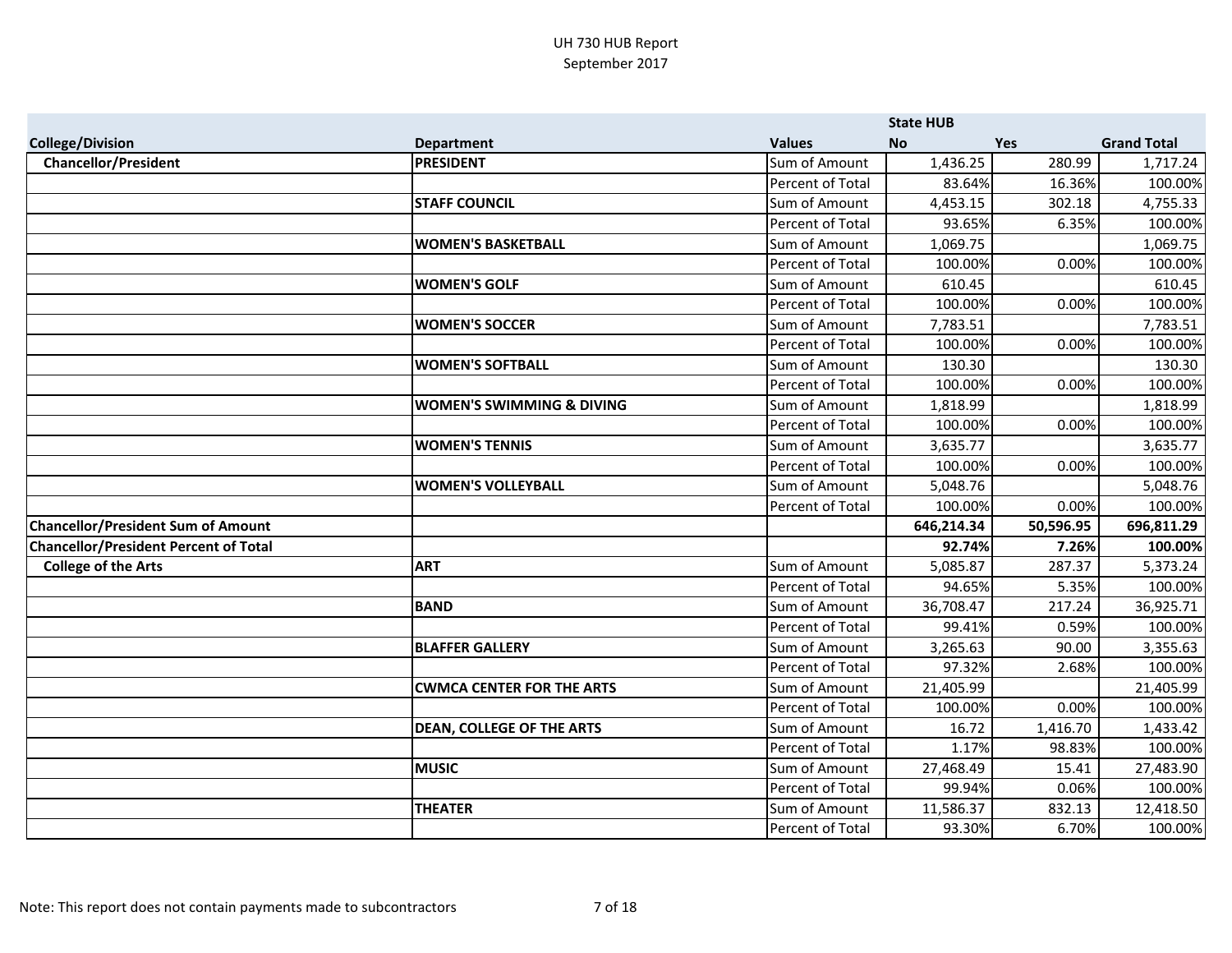|                                      |                                           |                  | <b>State HUB</b> |            |                    |
|--------------------------------------|-------------------------------------------|------------------|------------------|------------|--------------------|
| <b>College/Division</b>              | <b>Department</b>                         | <b>Values</b>    | <b>No</b>        | <b>Yes</b> | <b>Grand Total</b> |
| College of the Arts Sum of Amount    |                                           |                  | 105,537.54       | 2,858.85   | 108,396.39         |
| College of the Arts Percent of Total |                                           |                  | 97.36%           | 2.64%      | 100.00%            |
| <b>Education</b>                     | <b>ASIAN AMERICAN STUDIES</b>             | Sum of Amount    | 1,761.36         | 989.37     | 2,750.73           |
|                                      |                                           | Percent of Total | 64.03%           | 35.97%     | 100.00%            |
|                                      | <b>CENTER FOR INFO TECH IN EDUCATION</b>  | Sum of Amount    | 2,426.36         | 63.60      | 2,489.96           |
|                                      |                                           | Percent of Total | 97.45%           | 2.55%      | 100.00%            |
|                                      | <b>CHARTER SCHOOL</b>                     | Sum of Amount    | 16,959.03        | 455.14     | 17,414.17          |
|                                      |                                           | Percent of Total | 97.39%           | 2.61%      | 100.00%            |
|                                      | <b>CONSISTENCY MGMT &amp; COOP DISCIP</b> | Sum of Amount    | 5,253.96         | 3,381.70   | 8,635.66           |
|                                      |                                           | Percent of Total | 60.84%           | 39.16%     | 100.00%            |
|                                      | <b>CURRICULUM AND INSTRUCTION</b>         | Sum of Amount    | 21,473.23        |            | 21,473.23          |
|                                      |                                           | Percent of Total | 100.00%          | 0.00%      | 100.00%            |
|                                      | <b>DEAN, EDUCATION</b>                    | Sum of Amount    | 18,961.77        | 4,577.92   | 23,539.69          |
|                                      |                                           | Percent of Total | 80.55%           | 19.45%     | 100.00%            |
|                                      | <b>ED LEADERSHIP &amp; POLICY STUDIES</b> | Sum of Amount    | 3,719.43         | 79.70      | 3,799.13           |
|                                      |                                           | Percent of Total | 97.90%           | 2.10%      | 100.00%            |
|                                      | PSYCH, HEALTH & LEARNING SCIENCE          | Sum of Amount    | 18,758.06        | 2,904.21   | 21,662.27          |
|                                      |                                           | Percent of Total | 86.59%           | 13.41%     | 100.00%            |
| <b>Education Sum of Amount</b>       |                                           |                  | 89,313.20        | 12,451.64  | 101,764.84         |
| <b>Education Percent of Total</b>    |                                           |                  | 87.76%           | 12.24%     | 100.00%            |
| Engineering                          | <b>BIOMEDICAL ENGINEERING</b>             | Sum of Amount    | 240,056.49       | 2,971.02   | 243,027.51         |
|                                      |                                           | Percent of Total | 98.78%           | 1.22%      | 100.00%            |
|                                      | <b>CHEMICAL ENGINEERING</b>               | Sum of Amount    | 29,473.20        | 5,241.40   | 34,714.60          |
|                                      |                                           | Percent of Total | 84.90%           | 15.10%     | 100.00%            |
|                                      | <b>CIVIL ENGINEERING</b>                  | Sum of Amount    | 9,050.51         | 6,778.88   | 15,829.39          |
|                                      |                                           | Percent of Total | 57.18%           | 42.82%     | 100.00%            |
|                                      | <b>COMPOSITE ENGR APPLICATIONS CT</b>     | Sum of Amount    | 405.39           |            | 405.39             |
|                                      |                                           | Percent of Total | 100.00%          | 0.00%      | 100.00%            |
|                                      | <b>DEAN, ENGINEERING</b>                  | Sum of Amount    | 31,173.14        | 5,487.99   | 36,661.13          |
|                                      |                                           | Percent of Total | 85.03%           | 14.97%     | 100.00%            |
|                                      | <b>ELECTRICAL ENGINEERING</b>             | Sum of Amount    | 62,901.66        | 8,908.28   | 71,809.94          |
|                                      |                                           | Percent of Total | 87.59%           | 12.41%     | 100.00%            |
|                                      | <b>ENGINEERING SERVICES</b>               | Sum of Amount    | 8,110.00         |            | 8,110.00           |
|                                      |                                           | Percent of Total | 100.00%          | 0.00%      | 100.00%            |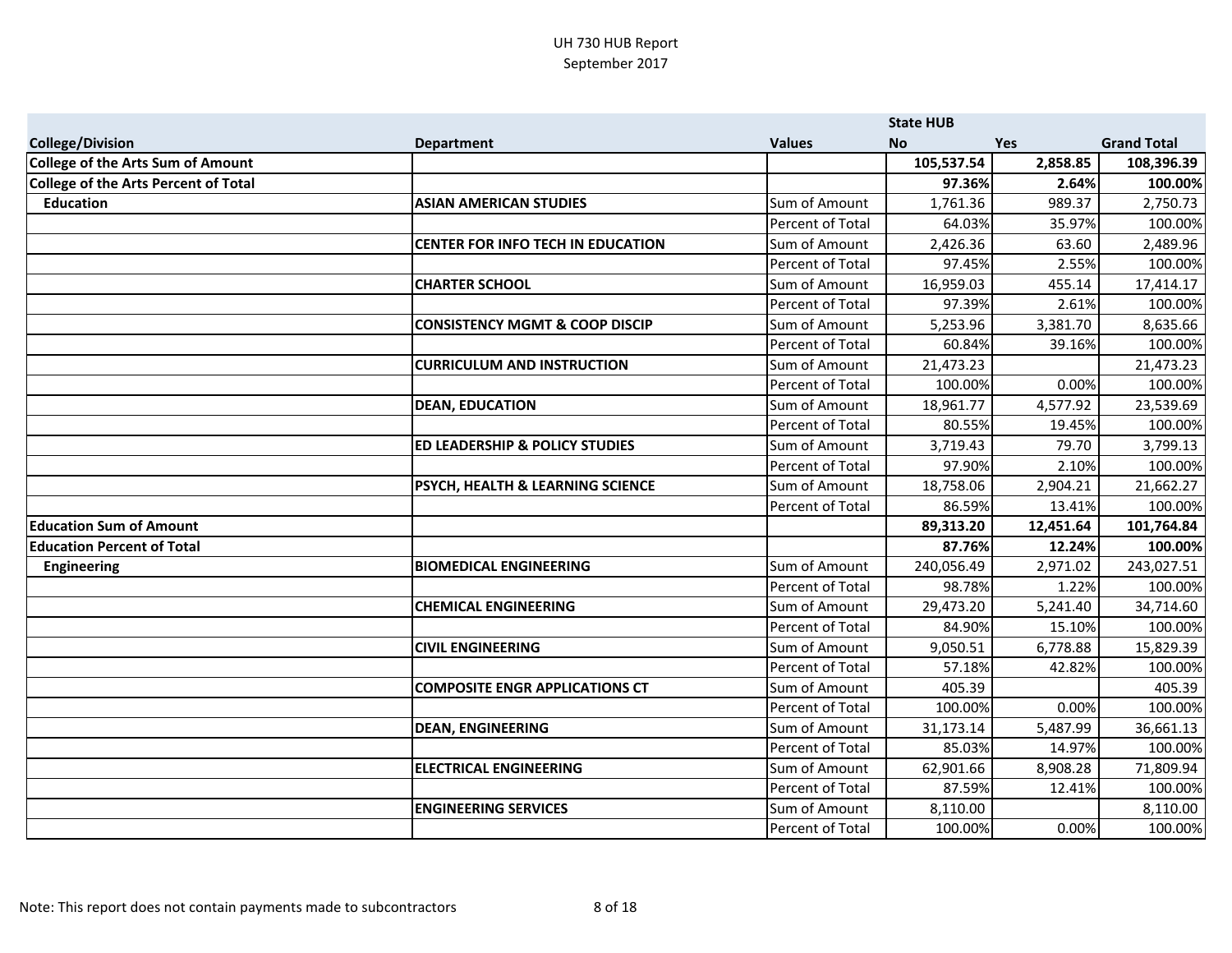|                                                         |                                            |                  | <b>State HUB</b> |            |                    |
|---------------------------------------------------------|--------------------------------------------|------------------|------------------|------------|--------------------|
| <b>College/Division</b>                                 | <b>Department</b>                          | <b>Values</b>    | <b>No</b>        | <b>Yes</b> | <b>Grand Total</b> |
| <b>Engineering</b>                                      | <b>INDUSTRIAL ENGINEERING</b>              | Sum of Amount    | 268.26           | 4,053.62   | 4,321.88           |
|                                                         |                                            | Percent of Total | 6.21%            | 93.79%     | 100.00%            |
|                                                         | <b>INTEGRATED BIO &amp; NANO SYSTEM</b>    | Sum of Amount    | 2,678.98         |            | 2,678.98           |
|                                                         |                                            | Percent of Total | 100.00%          | 0.00%      | 100.00%            |
|                                                         | <b>MECHANICAL ENGINEERING</b>              | Sum of Amount    | 108,072.96       | 1,083.06   | 109,156.02         |
|                                                         |                                            | Percent of Total | 99.01%           | 0.99%      | 100.00%            |
|                                                         | <b>NATL CTR FOR AIRBORNE LASER MAPPING</b> | Sum of Amount    | 5,564.63         |            | 5,564.63           |
|                                                         |                                            | Percent of Total | 100.00%          | 0.00%      | 100.00%            |
|                                                         | PETROLEUM ENGINEERING                      | Sum of Amount    | 5,351.10         | 13,668.61  | 19,019.71          |
|                                                         |                                            | Percent of Total | 28.13%           | 71.87%     | 100.00%            |
| <b>Engineering Sum of Amount</b>                        |                                            |                  | 503,106.32       | 48,192.86  | 551,299.18         |
| <b>Engineering Percent of Total</b>                     |                                            |                  | 91.26%           | 8.74%      | 100.00%            |
| <b>Graduate College of Social Work</b>                  | <b>ADMISSIONS-GCSW</b>                     | Sum of Amount    | 5,835.18         | 103.30     | 5,938.48           |
|                                                         |                                            | Percent of Total | 98.26%           | 1.74%      | 100.00%            |
|                                                         | <b>AMERICAN HUMANICS</b>                   | Sum of Amount    |                  | 1,151.85   | 1,151.85           |
|                                                         |                                            | Percent of Total | 0.00%            | 100.00%    | 100.00%            |
|                                                         | <b>CHILD &amp; FAMILY CENTER</b>           | Sum of Amount    | 1,300.98         | 332.60     | 1,633.58           |
|                                                         |                                            | Percent of Total | 79.64%           | 20.36%     | 100.00%            |
|                                                         | <b>CTR DRUG &amp; SOCIAL POLICY RESRC</b>  | Sum of Amount    | 139.64           | 407.53     | 547.17             |
|                                                         |                                            | Percent of Total | 25.52%           | 74.48%     | 100.00%            |
|                                                         | <b>DEAN, SOCIAL WORK</b>                   | Sum of Amount    | 13,828.85        | 1,057.77   | 14,886.62          |
|                                                         |                                            | Percent of Total | 92.89%           | 7.11%      | 100.00%            |
|                                                         | <b>DEVELOPMENT-GCSW</b>                    | Sum of Amount    | 150.00           | 45.55      | 195.55             |
|                                                         |                                            | Percent of Total | 76.71%           | 23.29%     | 100.00%            |
|                                                         | <b>GCSW INFORMATION TECHNOLOGY</b>         | Sum of Amount    | 4,208.20         |            | 4,208.20           |
|                                                         |                                            | Percent of Total | 100.00%          | 0.00%      | 100.00%            |
| <b>Graduate College of Social Work Sum of Amount</b>    |                                            |                  | 25,462.85        | 3,098.60   | 28,561.45          |
| <b>Graduate College of Social Work Percent of Total</b> |                                            |                  | 89.15%           | 10.85%     | 100.00%            |
| <b>Honors College</b>                                   | <b>DEAN, HONORS COLLEGE</b>                | Sum of Amount    | 76,397.30        | 9,158.83   | 85,556.13          |
|                                                         |                                            | Percent of Total | 89.29%           | 10.71%     | 100.00%            |
|                                                         | <b>FORENSICS PROGRAM</b>                   | Sum of Amount    | 1,010.83         | 243.31     | 1,254.14           |
|                                                         |                                            | Percent of Total | 80.60%           | 19.40%     | 100.00%            |
| Honors College Sum of Amount                            |                                            |                  | 77,408.13        | 9,402.14   | 86,810.27          |
| <b>Honors College Percent of Total</b>                  |                                            |                  | 89.17%           | 10.83%     | 100.00%            |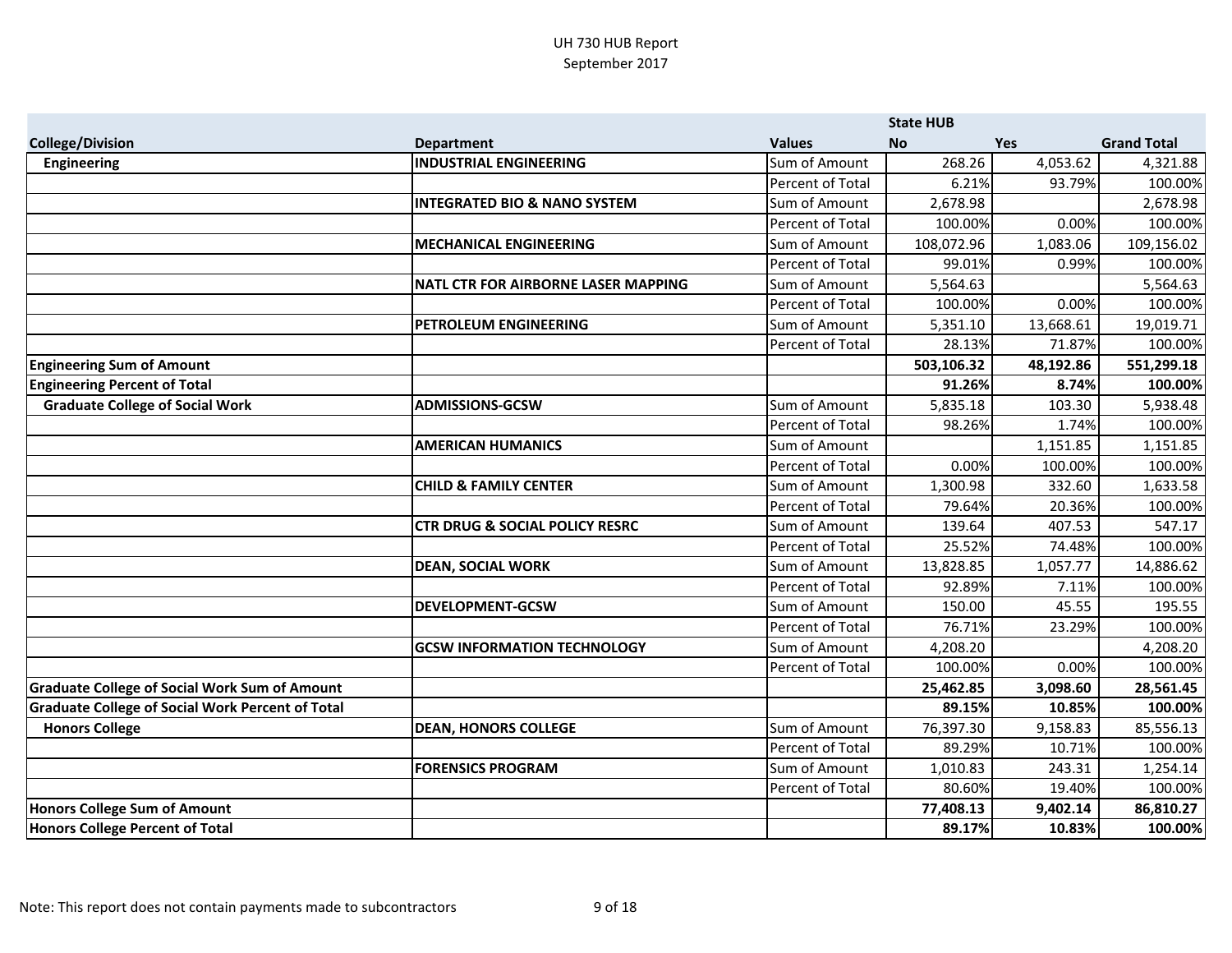|                                                  |                                                |                  | <b>State HUB</b> |            |                    |
|--------------------------------------------------|------------------------------------------------|------------------|------------------|------------|--------------------|
| <b>College/Division</b>                          | <b>Department</b>                              | <b>Values</b>    | <b>No</b>        | <b>Yes</b> | <b>Grand Total</b> |
| <b>Hotel and Restaurant Management</b>           | <b>DEAN, HOTEL &amp; RESTAURANT MANAG</b>      | Sum of Amount    | 5,026.55         | 151.04     | 5,177.59           |
|                                                  |                                                | Percent of Total | 97.08%           | 2.92%      | 100.00%            |
|                                                  | HOTEL AND RESTAURANT MANAGEMENT                | Sum of Amount    | 51,108.16        | 16,121.48  | 67,229.64          |
|                                                  |                                                | Percent of Total | 76.02%           | 23.98%     | 100.00%            |
| Hotel and Restaurant Management Sum of Amount    |                                                |                  | 56,134.71        | 16,272.52  | 72,407.23          |
| Hotel and Restaurant Management Percent of Total |                                                |                  | 77.53%           | 22.47%     | 100.00%            |
| <b>Law Center</b>                                | <b>ALUMNI RELATIONS, LAW</b>                   | Sum of Amount    |                  | 87.83      | 87.83              |
|                                                  |                                                | Percent of Total | 0.00%            | 100.00%    | 100.00%            |
|                                                  | <b>ASSOCIATE DEAN, LAW</b>                     | Sum of Amount    | 7.63             |            | 7.63               |
|                                                  |                                                | Percent of Total | 100.00%          | 0.00%      | 100.00%            |
|                                                  | <b>BLAKELEY INSTITUTE</b>                      | Sum of Amount    | 377.74           | 173.07     | 550.81             |
|                                                  |                                                | Percent of Total | 68.58%           | 31.42%     | 100.00%            |
|                                                  | <b>BUSINESS SERVICES, LAW</b>                  | Sum of Amount    | 3,044.22         | 271.92     | 3,316.14           |
|                                                  |                                                | Percent of Total | 91.80%           | 8.20%      | 100.00%            |
|                                                  | <b>CAREER SERVICES, LAW</b>                    | Sum of Amount    | 703.24           | 1,947.42   | 2,650.66           |
|                                                  |                                                | Percent of Total | 26.53%           | 73.47%     | 100.00%            |
|                                                  | <b>CENTER PROGRAMS, LAW</b>                    | Sum of Amount    | 5.12             |            | 5.12               |
|                                                  |                                                | Percent of Total | 100.00%          | 0.00%      | 100.00%            |
|                                                  | <b>DEAN, LAW</b>                               | Sum of Amount    | 3,420.00         |            | 3,420.00           |
|                                                  |                                                | Percent of Total | 100.00%          | 0.00%      | 100.00%            |
|                                                  | <b>FACILITIES, LAW</b>                         | Sum of Amount    | 12,724.55        | 19,200.66  | 31,925.21          |
|                                                  |                                                | Percent of Total | 39.86%           | 60.14%     | 100.00%            |
|                                                  | <b>FACULTY SUPPORT LAW</b>                     | Sum of Amount    | 1,409.55         | 100.42     | 1,509.97           |
|                                                  |                                                | Percent of Total | 93.35%           | 6.65%      | 100.00%            |
|                                                  | <b>HEALTH LAW &amp; POLICY INSTITUTE</b>       | Sum of Amount    | 2,191.84         |            | 2,191.84           |
|                                                  |                                                | Percent of Total | 100.00%          | 0.00%      | 100.00%            |
|                                                  | <b>INNOCENCE PROGRAM</b>                       | Sum of Amount    | 126.11           |            | 126.11             |
|                                                  |                                                | Percent of Total | 100.00%          | 0.00%      | 100.00%            |
|                                                  | <b>INST OF HIGHER EDU &amp; GOVERNANCE LAW</b> | Sum of Amount    | 259.10           |            | 259.10             |
|                                                  |                                                | Percent of Total | 100.00%          | 0.00%      | 100.00%            |
|                                                  | <b>LAW</b>                                     | Sum of Amount    | 1,121.00         |            | 1,121.00           |
|                                                  |                                                | Percent of Total | 100.00%          | 0.00%      | 100.00%            |
|                                                  | <b>LAW FOUNDATION</b>                          | Sum of Amount    | 196.66           |            | 196.66             |
|                                                  |                                                | Percent of Total | 100.00%          | 0.00%      | 100.00%            |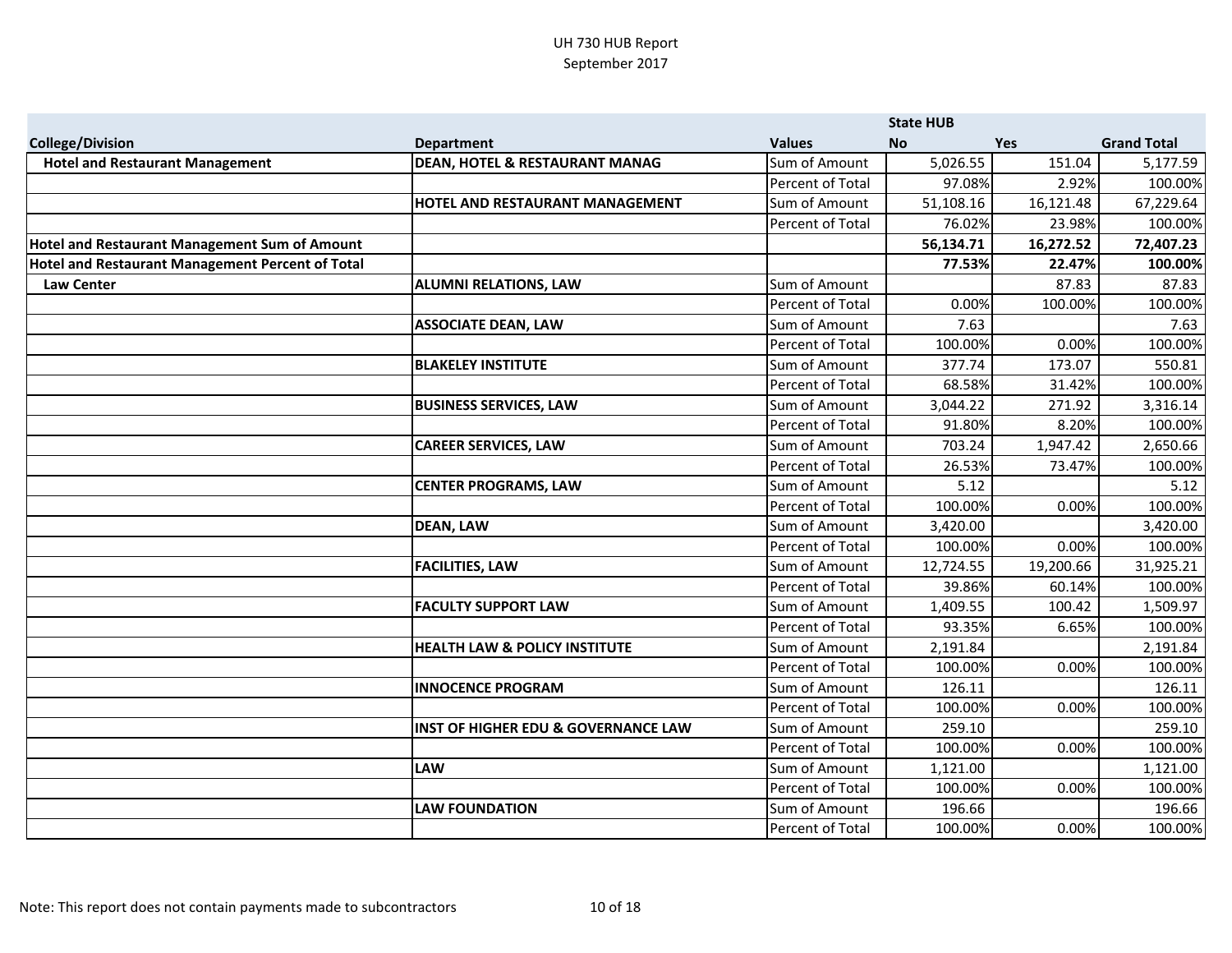|                                         |                                         |                  | <b>State HUB</b> |            |                    |
|-----------------------------------------|-----------------------------------------|------------------|------------------|------------|--------------------|
| <b>College/Division</b>                 | <b>Department</b>                       | <b>Values</b>    | <b>No</b>        | <b>Yes</b> | <b>Grand Total</b> |
| <b>Law Center</b>                       | <b>LAW INFORMATION TECHNOLOGY</b>       | Sum of Amount    | 5,464.35         | 71.44      | 5,535.79           |
|                                         |                                         | Percent of Total | 98.71%           | 1.29%      | 100.00%            |
|                                         | <b>LAW LIBRARY</b>                      | Sum of Amount    | 105,531.55       | 1,781.28   | 107,312.83         |
|                                         |                                         | Percent of Total | 98.34%           | 1.66%      | 100.00%            |
|                                         | LEGAL AID CLINIC, LAW                   | Sum of Amount    | 949.57           |            | 949.57             |
|                                         |                                         | Percent of Total | 100.00%          | 0.00%      | 100.00%            |
|                                         | LEGAL RESEARCH & WRITING, LAW           | Sum of Amount    | 1,108.64         | 594.72     | 1,703.36           |
|                                         |                                         | Percent of Total | 65.09%           | 34.91%     | 100.00%            |
|                                         | <b>STUDENT ORGANIZATION, LAW</b>        | Sum of Amount    | 384.00           |            | 384.00             |
|                                         |                                         | Percent of Total | 100.00%          | 0.00%      | 100.00%            |
|                                         | <b>STUDENT SERVICES, LAW</b>            | Sum of Amount    | 5,486.63         | 977.88     | 6,464.51           |
|                                         |                                         | Percent of Total | 84.87%           | 15.13%     | 100.00%            |
| Law Center Sum of Amount                |                                         |                  | 144,511.50       | 25,206.64  | 169,718.14         |
| <b>Law Center Percent of Total</b>      |                                         |                  | 85.15%           | 14.85%     | 100.00%            |
| <b>Liberal Arts and Social Sciences</b> | <b>AEROSPACE STUDIES</b>                | Sum of Amount    |                  | 321.81     | 321.81             |
|                                         |                                         | Percent of Total | 0.00%            | 100.00%    | 100.00%            |
|                                         | <b>AFRICAN-AMERICAN STUDIES</b>         | Sum of Amount    | 948.34           | 3,308.93   | 4,257.27           |
|                                         |                                         | Percent of Total | 22.28%           | 77.72%     | 100.00%            |
|                                         | <b>ARTE PUBLICO</b>                     | Sum of Amount    | 51,273.84        | 270.50     | 51,544.34          |
|                                         |                                         | Percent of Total | 99.48%           | 0.52%      | 100.00%            |
|                                         | <b>CENTER FOR PUBLIC HISTORY</b>        | Sum of Amount    | 2,644.97         | 3,465.62   | 6,110.59           |
|                                         |                                         | Percent of Total | 43.29%           | 56.71%     | 100.00%            |
|                                         | <b>COMMUNICATION</b>                    | Sum of Amount    | 16,730.76        | 2,915.53   | 19,646.29          |
|                                         |                                         | Percent of Total | 85.16%           | 14.84%     | 100.00%            |
|                                         | <b>COMMUNICATIONS DISORDERS</b>         | Sum of Amount    | 1,249.36         | 250.31     | 1,499.67           |
|                                         |                                         | Percent of Total | 83.31%           | 16.69%     | 100.00%            |
|                                         | <b>COMPARATIVE CULTURAL STUDIES</b>     | Sum of Amount    | 91.00            |            | 91.00              |
|                                         |                                         | Percent of Total | 100.00%          | 0.00%      | 100.00%            |
|                                         | <b>DEAN, LIBERAL ARTS &amp; SOC SCI</b> | Sum of Amount    | 11,643.07        | 11,096.22  | 22,739.29          |
|                                         |                                         | Percent of Total | 51.20%           | 48.80%     | 100.00%            |
|                                         | <b>ECONOMICS</b>                        | Sum of Amount    | 1,500.00         | 12,688.32  | 14,188.32          |
|                                         |                                         | Percent of Total | 10.57%           | 89.43%     | 100.00%            |
|                                         | <b>ENGLISH</b>                          | Sum of Amount    | 10,969.75        | 78.84      | 11,048.59          |
|                                         |                                         | Percent of Total | 99.29%           | 0.71%      | 100.00%            |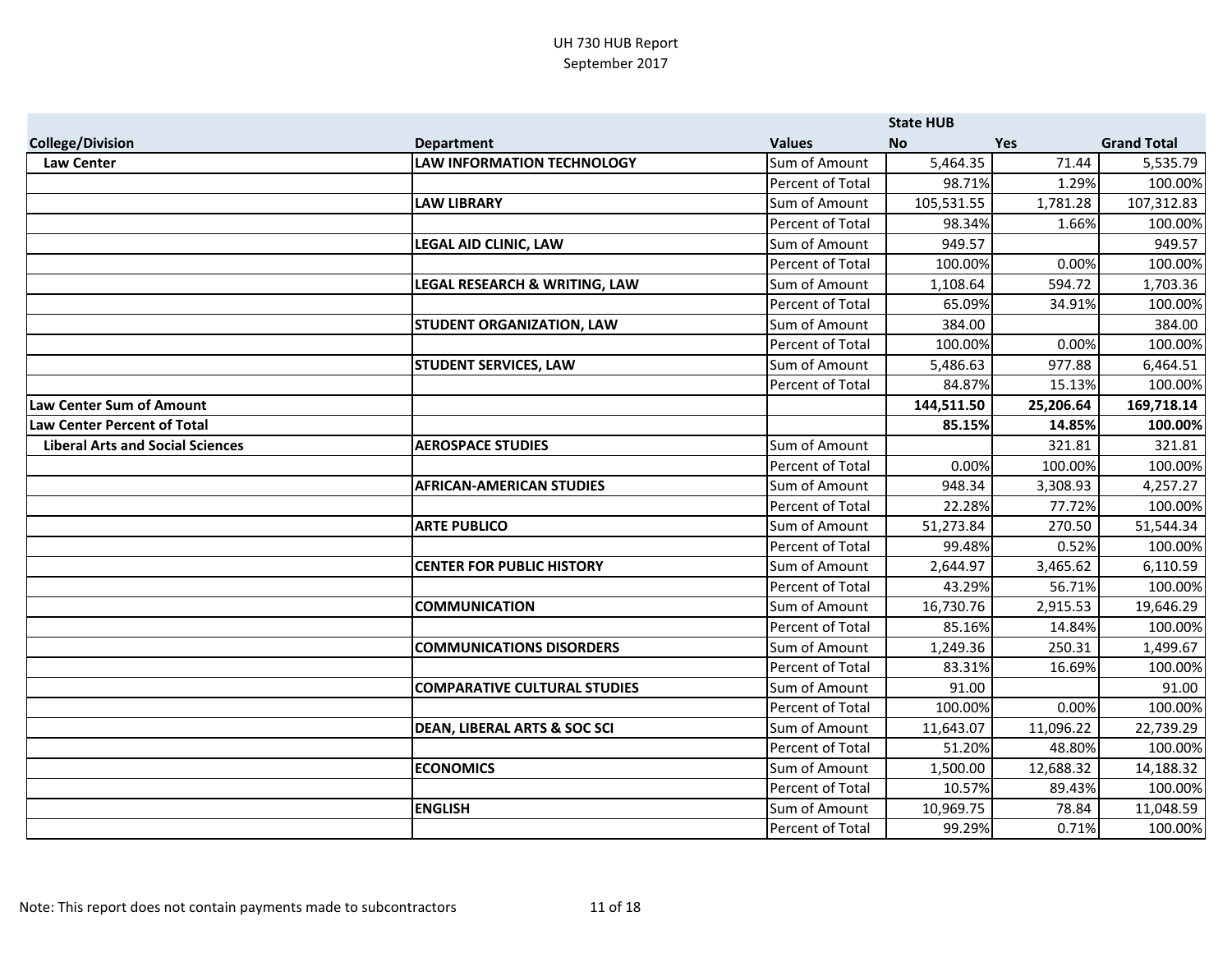|                                                          |                                       |                         | <b>State HUB</b> |            |                    |
|----------------------------------------------------------|---------------------------------------|-------------------------|------------------|------------|--------------------|
| <b>College/Division</b>                                  | <b>Department</b>                     | <b>Values</b>           | <b>No</b>        | <b>Yes</b> | <b>Grand Total</b> |
| <b>Liberal Arts and Social Sciences</b>                  | <b>HEALTH AND HUMAN PERFORMANCE</b>   | Sum of Amount           | 9,565.20         | 2,941.71   | 12,506.91          |
|                                                          |                                       | Percent of Total        | 76.48%           | 23.52%     | 100.00%            |
|                                                          | <b>HISPANIC STUDIES</b>               | Sum of Amount           | 5,657.14         | 307.34     | 5,964.48           |
|                                                          |                                       | Percent of Total        | 94.85%           | 5.15%      | 100.00%            |
|                                                          | <b>HISTORY</b>                        | Sum of Amount           | 860.39           | 3,329.98   | 4,190.37           |
|                                                          |                                       | Percent of Total        | 20.53%           | 79.47%     | 100.00%            |
|                                                          | <b>HOBBY CENTER FOR PUBLIC POLICY</b> | Sum of Amount           | 4,292.03         | 1,323.40   | 5,615.43           |
|                                                          |                                       | Percent of Total        | 76.43%           | 23.57%     | 100.00%            |
|                                                          | <b>MEXICAN-AMERICAN STUDIES</b>       | Sum of Amount           | 212.69           | 110.00     | 322.69             |
|                                                          |                                       | Percent of Total        | 65.91%           | 34.09%     | 100.00%            |
|                                                          | <b>MILITARY SCIENCE</b>               | Sum of Amount           | 17,577.45        |            | 17,577.45          |
|                                                          |                                       | Percent of Total        | 100.00%          | 0.00%      | 100.00%            |
|                                                          | <b>MODERN AND CLASSICAL LANGUAGES</b> | Sum of Amount           | 226.70           |            | 226.70             |
|                                                          |                                       | Percent of Total        | 100.00%          | 0.00%      | 100.00%            |
|                                                          | <b>PHILOSOPHY</b>                     | Sum of Amount           | 29.23            | 2,143.23   | 2,172.46           |
|                                                          |                                       | Percent of Total        | 1.35%            | 98.65%     | 100.00%            |
|                                                          | <b>POLITICAL SCIENCE</b>              | Sum of Amount           | 34,473.39        | 225.72     | 34,699.11          |
|                                                          |                                       | Percent of Total        | 99.35%           | 0.65%      | 100.00%            |
|                                                          | <b>PSYCHOLOGY</b>                     | Sum of Amount           | 51,743.00        | 4,368.32   | 56,111.32          |
|                                                          |                                       | <b>Percent of Total</b> | 92.21%           | 7.79%      | 100.00%            |
|                                                          | <b>PUBLIC ADMINISTRATION PROGRAM</b>  | Sum of Amount           | 963.01           |            | 963.01             |
|                                                          |                                       | Percent of Total        | 100.00%          | 0.00%      | 100.00%            |
|                                                          | <b>SOCIOLOGY</b>                      | Sum of Amount           | 301.61           |            | 301.61             |
|                                                          |                                       | Percent of Total        | 100.00%          | 0.00%      | 100.00%            |
|                                                          | <b>WOMEN'S STUDIES PROGRAM</b>        | Sum of Amount           | 1,527.98         | 96.35      | 1,624.33           |
|                                                          |                                       | Percent of Total        | 94.07%           | 5.93%      | 100.00%            |
| <b>Liberal Arts and Social Sciences Sum of Amount</b>    |                                       |                         | 224,480.91       | 49,242.13  | 273,723.04         |
| <b>Liberal Arts and Social Sciences Percent of Total</b> |                                       |                         | 82.01%           | 17.99%     | 100.00%            |
| Library                                                  | <b>UNIVERSITY LIBRARIES</b>           | Sum of Amount           | 159,697.57       | 5,618.74   | 165,316.31         |
|                                                          |                                       | Percent of Total        | 96.60%           | 3.40%      | 100.00%            |
| <b>Library Sum of Amount</b>                             |                                       |                         | 159,697.57       | 5,618.74   | 165,316.31         |
| <b>Library Percent of Total</b>                          |                                       |                         | 96.60%           | 3.40%      | 100.00%            |
| <b>Natural Science and Mathematics</b>                   | <b>BIOLOGY &amp; BIOCHEMISTRY</b>     | Sum of Amount           | 219,214.70       | 1,088.57   | 220,303.27         |
|                                                          |                                       | Percent of Total        | 99.51%           | 0.49%      | 100.00%            |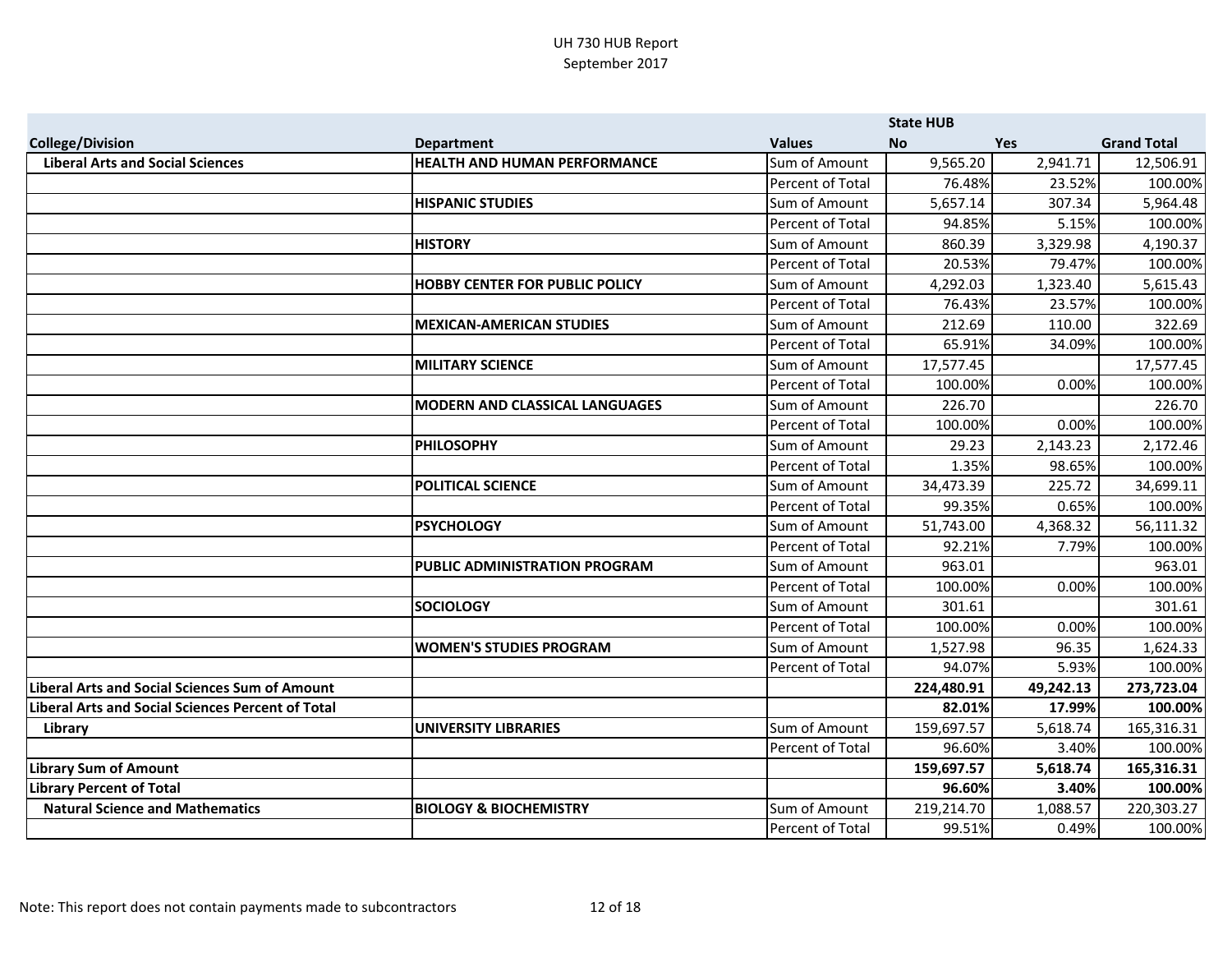|                                                         |                                                       |                                   | <b>State HUB</b>    |                   |                      |
|---------------------------------------------------------|-------------------------------------------------------|-----------------------------------|---------------------|-------------------|----------------------|
| <b>College/Division</b>                                 | <b>Department</b>                                     | <b>Values</b>                     | <b>No</b>           | <b>Yes</b>        | <b>Grand Total</b>   |
| <b>Natural Science and Mathematics</b>                  | <b>CHEMISTRY</b>                                      | Sum of Amount                     | 51,302.79           | 17,882.53         | 69,185.32            |
|                                                         |                                                       | <b>Percent of Total</b>           | 74.15%              | 25.85%            | 100.00%              |
|                                                         | <b>COMPUTER SCIENCE</b>                               | Sum of Amount                     | 8,255.77            | 168.19            | 8,423.96             |
|                                                         |                                                       | Percent of Total                  | 98.00%              | 2.00%             | 100.00%              |
|                                                         | <b>CTR FOR NUCLEAR RECEPTORS &amp; CELL SIGNALING</b> | Sum of Amount                     | 24,177.43           | 28.47             | 24,205.90            |
|                                                         |                                                       | <b>Percent of Total</b>           | 99.88%              | 0.12%             | 100.00%              |
|                                                         | <b>DEAN, NATURAL SCIENCE &amp; MATHE</b>              | Sum of Amount                     | 42,550.67           | 6,729.39          | 49,280.06            |
|                                                         |                                                       | Percent of Total                  | 86.34%              | 13.66%            | 100.00%              |
|                                                         | <b>EARTH AND ATMOSPHERIC SCIENCES</b>                 | Sum of Amount                     | 30,844.69           | 7,903.05          | 38,747.74            |
|                                                         |                                                       | Percent of Total                  | 79.60%              | 20.40%            | 100.00%              |
|                                                         | <b>HOUSTON COASTAL CENTER</b>                         | Sum of Amount                     | 359.02              |                   | 359.02               |
|                                                         |                                                       | Percent of Total                  | 100.00%             | 0.00%             | 100.00%              |
|                                                         | <b>MATHEMATICS</b>                                    | Sum of Amount                     | 23,955.77           | 475.34            | 24,431.11            |
|                                                         |                                                       | Percent of Total                  | 98.05%              | 1.95%             | 100.00%              |
|                                                         | <b>PHYSICS</b>                                        | Sum of Amount                     | 37,050.59           | 151.38            | 37,201.97            |
|                                                         |                                                       | Percent of Total                  | 99.59%              | 0.41%             | 100.00%              |
| <b>Natural Science and Mathematics Sum of Amount</b>    |                                                       |                                   | 437,711.43          | 34,426.92         | 472,138.35           |
| <b>Natural Science and Mathematics Percent of Total</b> |                                                       |                                   | 92.71%              | 7.29%             | 100.00%              |
| <b>Optometry</b>                                        | <b>DEAN, OPTOMETRY</b>                                | Sum of Amount                     | 70,746.42           | 5,395.78          | 76,142.20            |
|                                                         |                                                       | Percent of Total                  | 92.91%              | 7.09%             | 100.00%              |
|                                                         | <b>OPT VISION SCIENCES</b>                            | Sum of Amount                     | 69,148.92           | 9,094.38          | 78,243.30            |
|                                                         |                                                       | Percent of Total                  | 88.38%              | 11.62%            | 100.00%              |
|                                                         | <b>OPTOMETRY CLINIC</b>                               | Sum of Amount                     | 257,093.20          | 8,968.60          | 266,061.80           |
|                                                         |                                                       | Percent of Total                  | 96.63%              | 3.37%             | 100.00%              |
| <b>Optometry Sum of Amount</b>                          |                                                       |                                   | 396,988.54          | 23,458.76         | 420,447.30           |
| <b>Optometry Percent of Total</b>                       |                                                       |                                   | 94.42%              | 5.58%             | 100.00%              |
| Pharmacy                                                | <b>DEAN, PHARMACY</b>                                 | Sum of Amount                     | 53,118.09           | 2,834.65          | 55,952.74            |
|                                                         |                                                       | Percent of Total                  | 94.93%              | 5.07%             | 100.00%              |
|                                                         | <b>EXPERIENTIAL PROGRAMS</b>                          | Sum of Amount                     | 897.07              | 453.15            | 1,350.22             |
|                                                         |                                                       | Percent of Total                  | 66.44%              | 33.56%            | 100.00%              |
|                                                         |                                                       |                                   |                     |                   |                      |
|                                                         | PHAR HEALTH OUTCOMES & POLICY                         | Sum of Amount                     | 11,144.16           | 7,900.78          | 19,044.94            |
|                                                         |                                                       | Percent of Total                  | 58.52%              | 41.48%            | 100.00%              |
|                                                         | PHARM PRACTICE & TRANS RESEARCH                       | Sum of Amount<br>Percent of Total | 29,924.08<br>95.02% | 1,568.89<br>4.98% | 31,492.97<br>100.00% |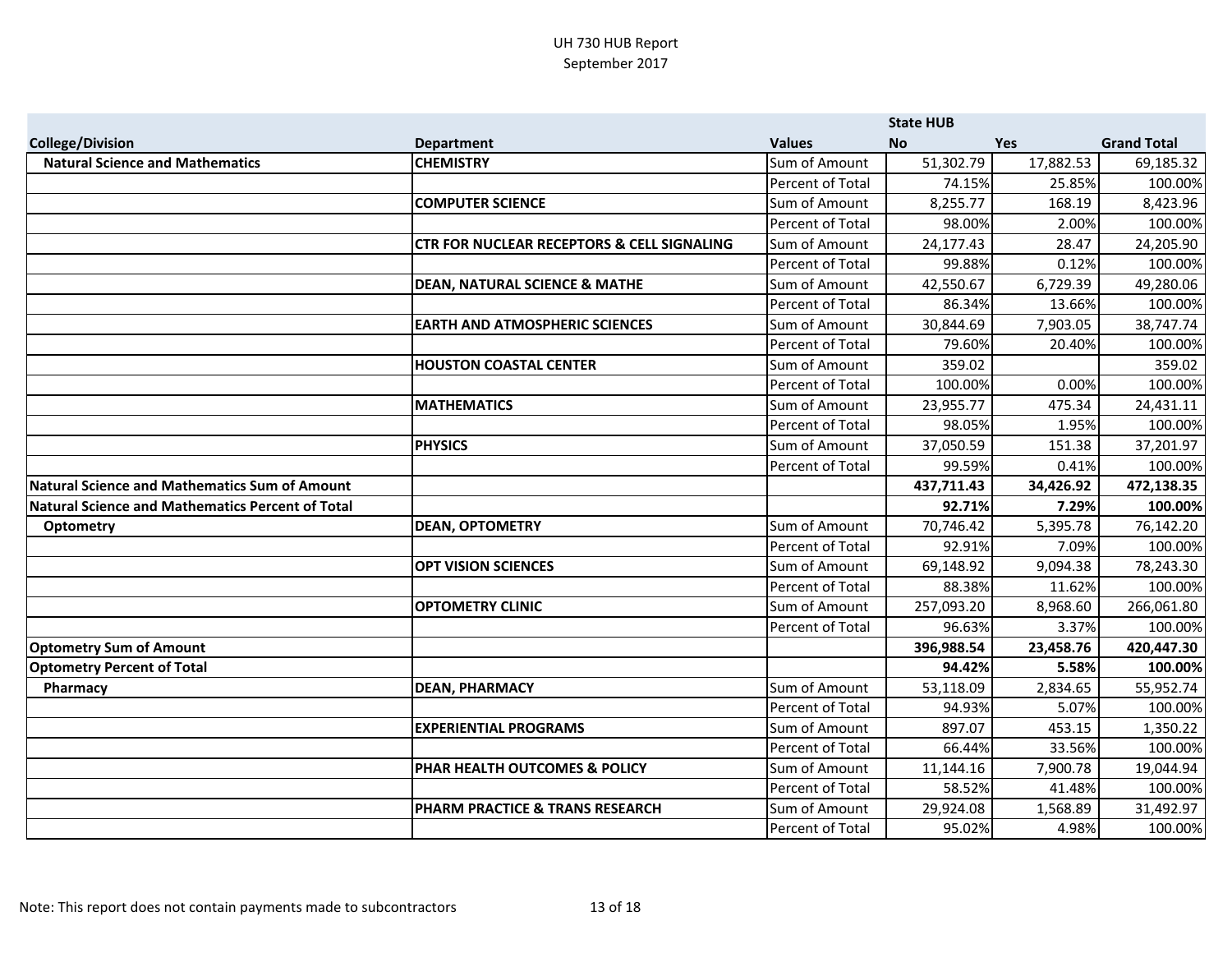|                                  |                                                     |                  | <b>State HUB</b> |            |                    |
|----------------------------------|-----------------------------------------------------|------------------|------------------|------------|--------------------|
| <b>College/Division</b>          | <b>Department</b>                                   | <b>Values</b>    | <b>No</b>        | <b>Yes</b> | <b>Grand Total</b> |
| Pharmacy                         | PHARMACOLOGICAL & PHARMACEUTIC                      | Sum of Amount    | 66,098.00        | 5,332.35   | 71,430.35          |
|                                  |                                                     | Percent of Total | 92.53%           | 7.47%      | 100.00%            |
|                                  | <b>STUDENT SERVICES PHARMACY</b>                    | Sum of Amount    | 4,988.69         | 1,596.24   | 6,584.93           |
|                                  |                                                     | Percent of Total | 75.76%           | 24.24%     | 100.00%            |
| <b>Pharmacy Sum of Amount</b>    |                                                     |                  | 166,170.09       | 19,686.06  | 185,856.15         |
| <b>Pharmacy Percent of Total</b> |                                                     |                  | 89.41%           | 10.59%     | 100.00%            |
| Research                         | ADVANCED MANUFACTURING INSTITUTE (AMI)              | Sum of Amount    | 16,551.65        |            | 16,551.65          |
|                                  |                                                     | Percent of Total | 100.00%          | 0.00%      | 100.00%            |
|                                  | <b>ANIMAL CARE OPERATIONS</b>                       | Sum of Amount    | 7,005.91         | 1,135.39   | 8,141.30           |
|                                  |                                                     | Percent of Total | 86.05%           | 13.95%     | 100.00%            |
|                                  | <b>BUSINESS OPERATIONS &amp; IT</b>                 | Sum of Amount    | 886.68           | 107.58     | 994.26             |
|                                  |                                                     | Percent of Total | 89.18%           | 10.82%     | 100.00%            |
|                                  | <b>CENTER FOR ADVANCED COMPUTING &amp; DATA SYS</b> | Sum of Amount    | 455.68           |            | 455.68             |
|                                  |                                                     | Percent of Total | 100.00%          | 0.00%      | 100.00%            |
|                                  | <b>CENTER FOR ADVANCED MATERIALS</b>                | Sum of Amount    | 456.62           |            | 456.62             |
|                                  |                                                     | Percent of Total | 100.00%          | 0.00%      | 100.00%            |
|                                  | <b>CENTER FOR INDUSTRIAL PARTNERS</b>               | Sum of Amount    | 5,700.52         |            | 5,700.52           |
|                                  |                                                     | Percent of Total | 100.00%          | 0.00%      | 100.00%            |
|                                  | <b>DOR COMMUNICATIONS</b>                           | Sum of Amount    | 809.94           |            | 809.94             |
|                                  |                                                     | Percent of Total | 100.00%          | 0.00%      | 100.00%            |
|                                  | <b>ENVIRONMENT HEALTH &amp; LIFE SAFETY</b>         | Sum of Amount    | 3,897.79         |            | 3,897.79           |
|                                  |                                                     | Percent of Total | 100.00%          | 0.00%      | 100.00%            |
|                                  | <b>GRANT DEVELOPMENT</b>                            | Sum of Amount    | 1,415.70         |            | 1,415.70           |
|                                  |                                                     | Percent of Total | 100.00%          | 0.00%      | 100.00%            |
|                                  | <b>GRANTS AND CONTRACTS</b>                         | Sum of Amount    | 841.84           | 629.17     | 1,471.01           |
|                                  |                                                     | Percent of Total | 57.23%           | 42.77%     | 100.00%            |
|                                  | <b>HEALTH RESEARCH INSTITUTE</b>                    | Sum of Amount    | 7,918.38         | 2,922.58   | 10,840.96          |
|                                  |                                                     | Percent of Total | 73.04%           | 26.96%     | 100.00%            |
|                                  | OFFICE OF INTELLECTUAL PROPERTY MGMT                | Sum of Amount    | 234,774.50       | 862.08     | 235,636.58         |
|                                  |                                                     | Percent of Total | 99.63%           | 0.37%      | 100.00%            |
|                                  | <b>RESEARCH</b>                                     | Sum of Amount    | 45,763.64        | 1,564.77   | 47,328.41          |
|                                  |                                                     | Percent of Total | 96.69%           | 3.31%      | 100.00%            |
|                                  | <b>RESEARCH INVESTMENT FUND</b>                     | Sum of Amount    | 2,321.50         |            | 2,321.50           |
|                                  |                                                     | Percent of Total | 100.00%          | 0.00%      | 100.00%            |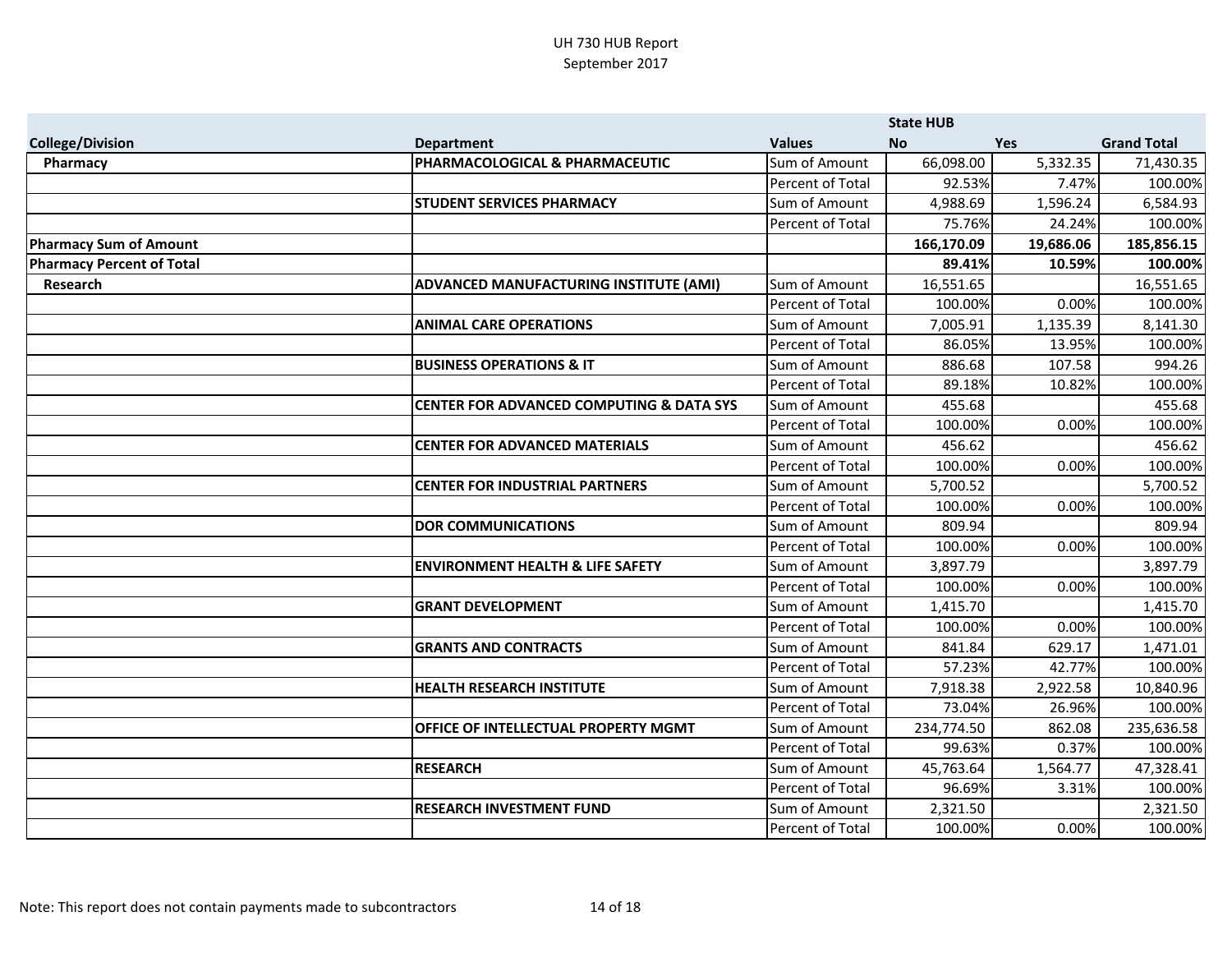|                                           |                                                  |                  | <b>State HUB</b> |            |                    |
|-------------------------------------------|--------------------------------------------------|------------------|------------------|------------|--------------------|
| <b>College/Division</b>                   | <b>Department</b>                                | <b>Values</b>    | <b>No</b>        | <b>Yes</b> | <b>Grand Total</b> |
| <b>Research</b>                           | RESEARCH POLICIES/COMPLIANCE/COMMITTEES          | Sum of Amount    | 1,259.70         |            | 1,259.70           |
|                                           |                                                  | Percent of Total | 100.00%          | 0.00%      | 100.00%            |
|                                           | <b>TIMES</b>                                     | Sum of Amount    | 16,125.50        | 739.44     | 16,864.94          |
|                                           |                                                  | Percent of Total | 95.62%           | 4.38%      | 100.00%            |
|                                           | TX CTR SUPERCONDUCTIVITY AT UH                   | Sum of Amount    | 181,342.14       | 2,402.08   | 183,744.22         |
|                                           |                                                  | Percent of Total | 98.69%           | 1.31%      | 100.00%            |
|                                           | TX OBESITY RESEARCH CENTER                       | Sum of Amount    | 3,821.61         |            | 3,821.61           |
|                                           |                                                  | Percent of Total | 100.00%          | 0.00%      | 100.00%            |
|                                           | UH SEQUENCING CORE FACILITY                      | Sum of Amount    | 15,963.63        | 462.23     | 16,425.86          |
|                                           |                                                  | Percent of Total | 97.19%           | 2.81%      | 100.00%            |
| <b>Research Sum of Amount</b>             |                                                  |                  | 547,312.93       | 10,825.32  | 558,138.25         |
| <b>Research Percent of Total</b>          |                                                  |                  | 98.06%           | 1.94%      | 100.00%            |
| <b>School of Nursing</b>                  | <b>DEAN, SCHOOL OF NURSING</b>                   | Sum of Amount    | 2,799.42         | 1,157.27   | 3,956.69           |
|                                           |                                                  | Percent of Total | 70.75%           | 29.25%     | 100.00%            |
| <b>School of Nursing Sum of Amount</b>    |                                                  |                  | 2,799.42         | 1,157.27   | 3,956.69           |
| <b>School of Nursing Percent of Total</b> |                                                  |                  | 70.75%           | 29.25%     | 100.00%            |
| <b>Student Affairs</b>                    | <b>ADMISSIONS</b>                                | Sum of Amount    | 38,227.64        | 13,309.95  | 51,537.59          |
|                                           |                                                  | Percent of Total | 74.17%           | 25.83%     | 100.00%            |
|                                           | <b>CAMPUS RECREATION</b>                         | Sum of Amount    | 63,726.49        | 1,990.15   | 65,716.64          |
|                                           |                                                  | Percent of Total | 96.97%           | 3.03%      | 100.00%            |
|                                           | <b>CAMPUS SOLUTIONS SERVICES</b>                 | Sum of Amount    | 283.39           | 20,889.78  | 21,173.17          |
|                                           |                                                  | Percent of Total | 1.34%            | 98.66%     | 100.00%            |
|                                           | <b>CENTER FOR DIVERSITY &amp; INCLUSION</b>      | Sum of Amount    | 242.08           | 137.85     | 379.93             |
|                                           |                                                  | Percent of Total | 63.72%           | 36.28%     | 100.00%            |
|                                           | <b>CENTER FOR FRATERNITY &amp; SORORITY LIFE</b> | Sum of Amount    | 255.62           | 142.00     | 397.62             |
|                                           |                                                  | Percent of Total | 64.29%           | 35.71%     | 100.00%            |
|                                           | <b>CENTER FOR STUDENT INVOLVEMENT</b>            | Sum of Amount    | 889.80           | 671.91     | 1,561.71           |
|                                           |                                                  | Percent of Total | 56.98%           | 43.02%     | 100.00%            |
|                                           | <b>CENTER FOR STUDENT MEDIA</b>                  | Sum of Amount    | 24,002.91        | 334.32     | 24,337.23          |
|                                           |                                                  | Percent of Total | 98.63%           | 1.37%      | 100.00%            |
|                                           | <b>CENTER FOR STUDENTS W/DISABILITIES</b>        | Sum of Amount    | 8,667.00         | 22,752.42  | 31,419.42          |
|                                           |                                                  | Percent of Total | 27.58%           | 72.42%     | 100.00%            |
|                                           | <b>CHILDREN'S LEARNING CENTER</b>                | Sum of Amount    | 4,561.11         | 569.16     | 5,130.27           |
|                                           |                                                  | Percent of Total | 88.91%           | 11.09%     | 100.00%            |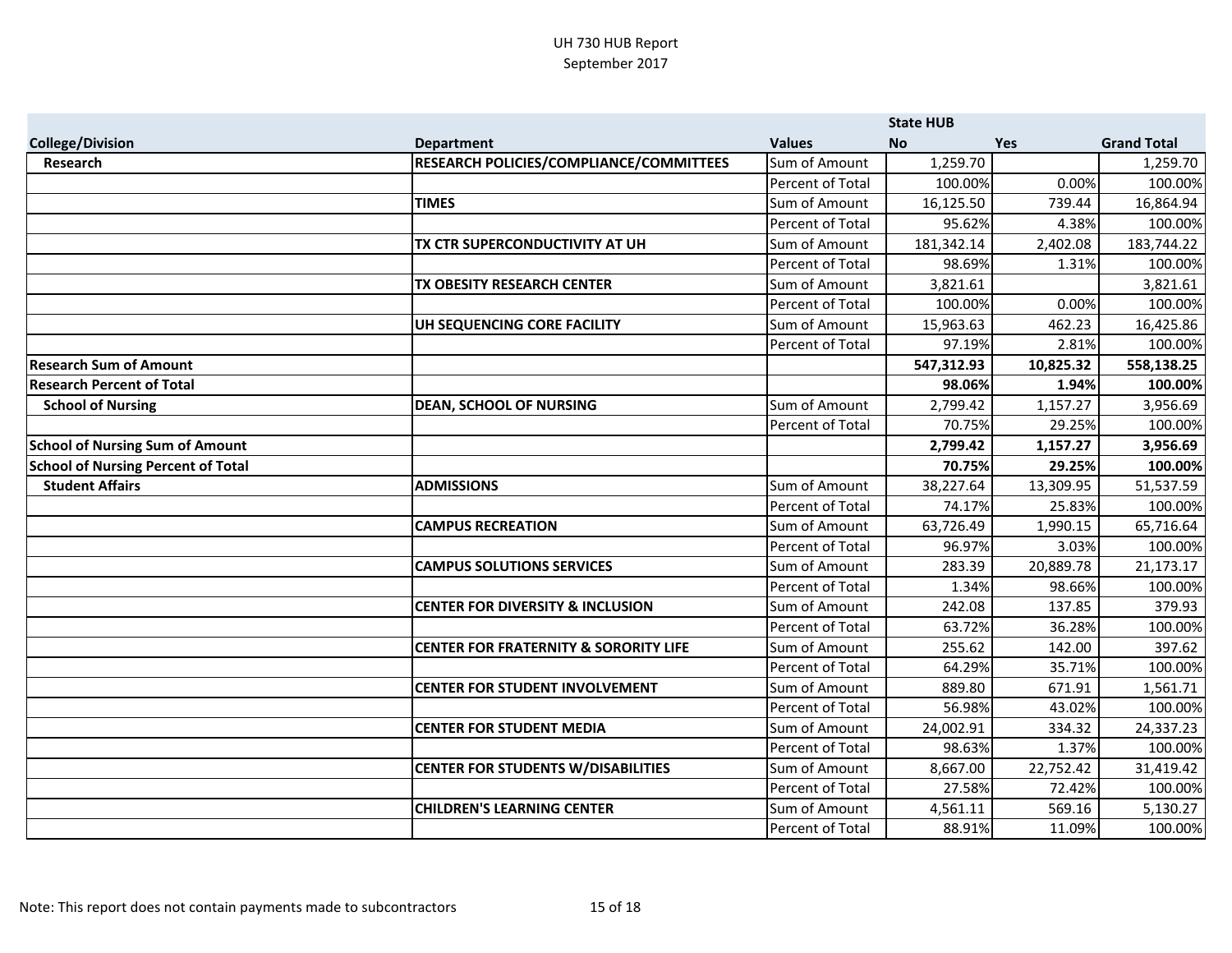|                         |                                           |                         | <b>State HUB</b> |           |                    |
|-------------------------|-------------------------------------------|-------------------------|------------------|-----------|--------------------|
| <b>College/Division</b> | <b>Department</b>                         | <b>Values</b>           | <b>No</b>        | Yes       | <b>Grand Total</b> |
| <b>Student Affairs</b>  | <b>COUGARS IN RECOVERY</b>                | Sum of Amount           | 17,384.80        | 30.76     | 17,415.56          |
|                         |                                           | Percent of Total        | 99.82%           | 0.18%     | 100.00%            |
|                         | <b>COUNSELING AND PSYCH SVCS</b>          | Sum of Amount           | 600.63           | 2,767.42  | 3,368.05           |
|                         |                                           | Percent of Total        | 17.83%           | 82.17%    | 100.00%            |
|                         | <b>DEAN OF STUDENTS</b>                   | Sum of Amount           | 321.00           | 1,472.52  | 1,793.52           |
|                         |                                           | <b>Percent of Total</b> | 17.90%           | 82.10%    | 100.00%            |
|                         | <b>ENROLLMENT MANAGEMENT SERVICES</b>     | Sum of Amount           | 34,856.72        |           | 34,856.72          |
|                         |                                           | Percent of Total        | 100.00%          | 0.00%     | 100.00%            |
|                         | <b>LGBTQ RESOURCE CENTER</b>              | Sum of Amount           | 16.18            |           | 16.18              |
|                         |                                           | Percent of Total        | 100.00%          | 0.00%     | 100.00%            |
|                         | <b>OFFICE OF THE UNIVERSITY REGISTRAR</b> | Sum of Amount           | 7,118.20         | 1,042.48  | 8,160.68           |
|                         |                                           | Percent of Total        | 87.23%           | 12.77%    | 100.00%            |
|                         | <b>RELIGION CENTER</b>                    | Sum of Amount           | 3,680.80         |           | 3,680.80           |
|                         |                                           | Percent of Total        | 100.00%          | 0.00%     | 100.00%            |
|                         | <b>SCHOLARSHIPS AND FINANCIAL AID</b>     | Sum of Amount           | 757.75           | 13,924.70 | 14,682.45          |
|                         |                                           | Percent of Total        | 5.16%            | 94.84%    | 100.00%            |
|                         | <b>STU COMMUNICATION &amp; MARKETING</b>  | Sum of Amount           | 712.52           | 3,575.93  | 4,288.45           |
|                         |                                           | Percent of Total        | 16.61%           | 83.39%    | 100.00%            |
|                         | <b>STUDENT AFFAIRS</b>                    | Sum of Amount           | 3,820.68         | 197.29    | 4,017.97           |
|                         |                                           | <b>Percent of Total</b> | 95.09%           | 4.91%     | 100.00%            |
|                         | <b>STUDENT AFFAIRS BUSINESS SERVICES</b>  | Sum of Amount           | 847.58           | 263.43    | 1,111.01           |
|                         |                                           | Percent of Total        | 76.29%           | 23.71%    | 100.00%            |
|                         | <b>STUDENT AFFAIRS IT SERVICES</b>        | Sum of Amount           | 299.11           |           | 299.11             |
|                         |                                           | Percent of Total        | 100.00%          | 0.00%     | 100.00%            |
|                         | <b>STUDENT CENTER</b>                     | Sum of Amount           | 6,305.24         | 466.91    | 6,772.15           |
|                         |                                           | Percent of Total        | 93.11%           | 6.89%     | 100.00%            |
|                         | <b>STUDENT HEALTH CENTER</b>              | Sum of Amount           | 16,949.22        | 1,399.97  | 18,349.19          |
|                         |                                           | Percent of Total        | 92.37%           | 7.63%     | 100.00%            |
|                         | <b>STUDENT HOUSING - RESID LIFE</b>       | Sum of Amount           | 55,980.63        | 1,907.13  | 57,887.76          |
|                         |                                           | Percent of Total        | 96.71%           | 3.29%     | 100.00%            |
|                         | UNIVERSITY CAREER SERVICES                | Sum of Amount           | 16,088.44        |           | 16,088.44          |
|                         |                                           | Percent of Total        | 100.00%          | 0.00%     | 100.00%            |
|                         | <b>URBAN EXPERIENCE VPSA</b>              | Sum of Amount           | 1,706.71         | 75.82     | 1,782.53           |
|                         |                                           | Percent of Total        | 95.75%           | 4.25%     | 100.00%            |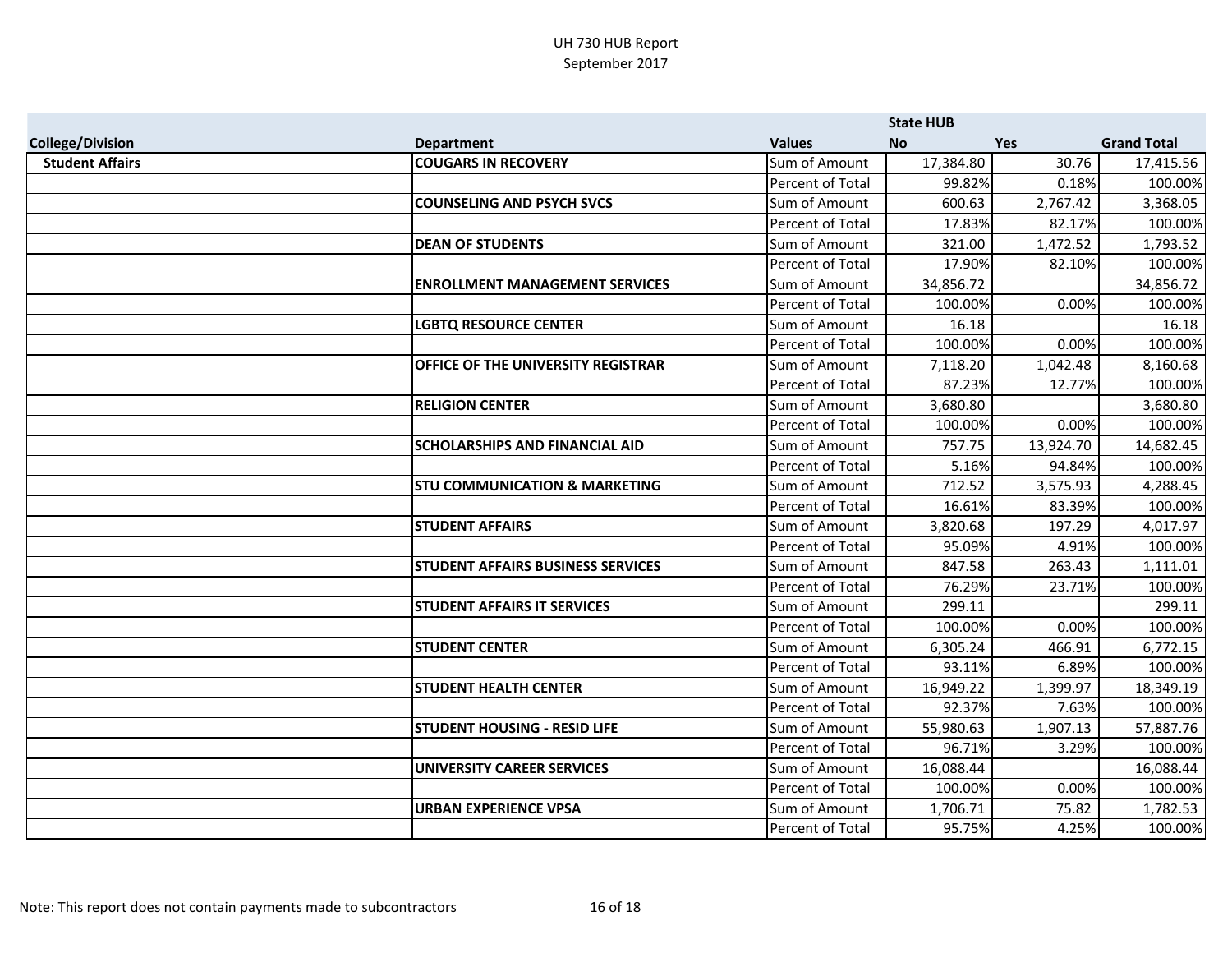|                                                   |                                           |                         | <b>State HUB</b> |           |                    |
|---------------------------------------------------|-------------------------------------------|-------------------------|------------------|-----------|--------------------|
| <b>College/Division</b>                           | <b>Department</b>                         | <b>Values</b>           | <b>No</b>        | Yes       | <b>Grand Total</b> |
| <b>Student Affairs</b>                            | <b>VETERAN SERVICES</b>                   | Sum of Amount           | 17.99            |           | 17.99              |
|                                                   |                                           | Percent of Total        | 100.00%          | 0.00%     | 100.00%            |
|                                                   | <b>WELLNESS CENTER</b>                    | Sum of Amount           | 967.22           | 282.76    | 1,249.98           |
|                                                   |                                           | Percent of Total        | 77.38%           | 22.62%    | 100.00%            |
|                                                   | <b>WOMEN &amp; GENDER RESOURCE CENTER</b> | Sum of Amount           | 164.72           | 541.20    | 705.92             |
|                                                   |                                           | Percent of Total        | 23.33%           | 76.67%    | 100.00%            |
| <b>Student Affairs Sum of Amount</b>              |                                           |                         | 309,452.18       | 88,745.86 | 398,198.04         |
| <b>Student Affairs Percent of Total</b>           |                                           |                         | 77.71%           | 22.29%    | 100.00%            |
| <b>Technology</b>                                 | <b>CONSTRUCTION MANAGEMENT</b>            | Sum of Amount           | 2,475.95         | 3,878.35  | 6,354.30           |
|                                                   |                                           | <b>Percent of Total</b> | 38.96%           | 61.04%    | 100.00%            |
|                                                   | <b>CTR FOR INFO SCRTY, RES &amp; EDU</b>  | Sum of Amount           | 859.24           | 10,000.00 | 10,859.24          |
|                                                   |                                           | Percent of Total        | 7.91%            | 92.09%    | 100.00%            |
|                                                   | <b>DEAN, TECHNOLOGY</b>                   | Sum of Amount           | 10,479.98        | 5,517.54  | 15,997.52          |
|                                                   |                                           | Percent of Total        | 65.51%           | 34.49%    | 100.00%            |
|                                                   | <b>ENGINEERING TECHNOLOGY</b>             | Sum of Amount           | 21,464.33        | 3,411.50  | 24,875.83          |
|                                                   |                                           | Percent of Total        | 86.29%           | 13.71%    | 100.00%            |
|                                                   | HUMAN DEVELOP AND CONSUMER SCI            | Sum of Amount           | 810.52           | 95.95     | 906.47             |
|                                                   |                                           | Percent of Total        | 89.41%           | 10.59%    | 100.00%            |
|                                                   | <b>INFORMATION &amp; LOGISTICS TECH</b>   | Sum of Amount           | 5,909.43         | 4,195.02  | 10,104.45          |
|                                                   |                                           | Percent of Total        | 58.48%           | 41.52%    | 100.00%            |
| <b>Technology Sum of Amount</b>                   |                                           |                         | 41,999.45        | 27,098.36 | 69,097.81          |
| <b>Technology Percent of Total</b>                |                                           |                         | 60.78%           | 39.22%    | 100.00%            |
| Univ Marketing, Comm & Media Rel                  | MARKETING-UNIV MKT, COMM & MEDIA REL      | Sum of Amount           | 47,004.54        |           | 47,004.54          |
|                                                   |                                           | Percent of Total        | 100.00%          | 0.00%     | 100.00%            |
|                                                   | VC/VP UNIV MKTG, COMM & MEDIA REL         | Sum of Amount           | 1,672.92         | 327.32    | 2,000.24           |
|                                                   |                                           | Percent of Total        | 83.64%           | 16.36%    | 100.00%            |
| Univ Marketing, Comm & Media Rel Sum of Amount    |                                           |                         | 48,677.46        | 327.32    | 49,004.78          |
| Univ Marketing, Comm & Media Rel Percent of Total |                                           |                         | 99.33%           | 0.67%     | 100.00%            |
| <b>University Advancement</b>                     | <b>ANNUAL GIVING</b>                      | Sum of Amount           | 582.50           |           | 582.50             |
|                                                   |                                           | Percent of Total        | 100.00%          | 0.00%     | 100.00%            |
|                                                   | <b>BUSINESS OPERATIONS</b>                | Sum of Amount           | 11,407.20        | 932.62    | 12,339.82          |
|                                                   |                                           | Percent of Total        | 92.44%           | 7.56%     | 100.00%            |
|                                                   | <b>CAMPAIGN STRATEGIC INITIATIVES</b>     | Sum of Amount           | 9,660.74         | 4,539.00  | 14,199.74          |
|                                                   |                                           | Percent of Total        | 68.03%           | 31.97%    | 100.00%            |